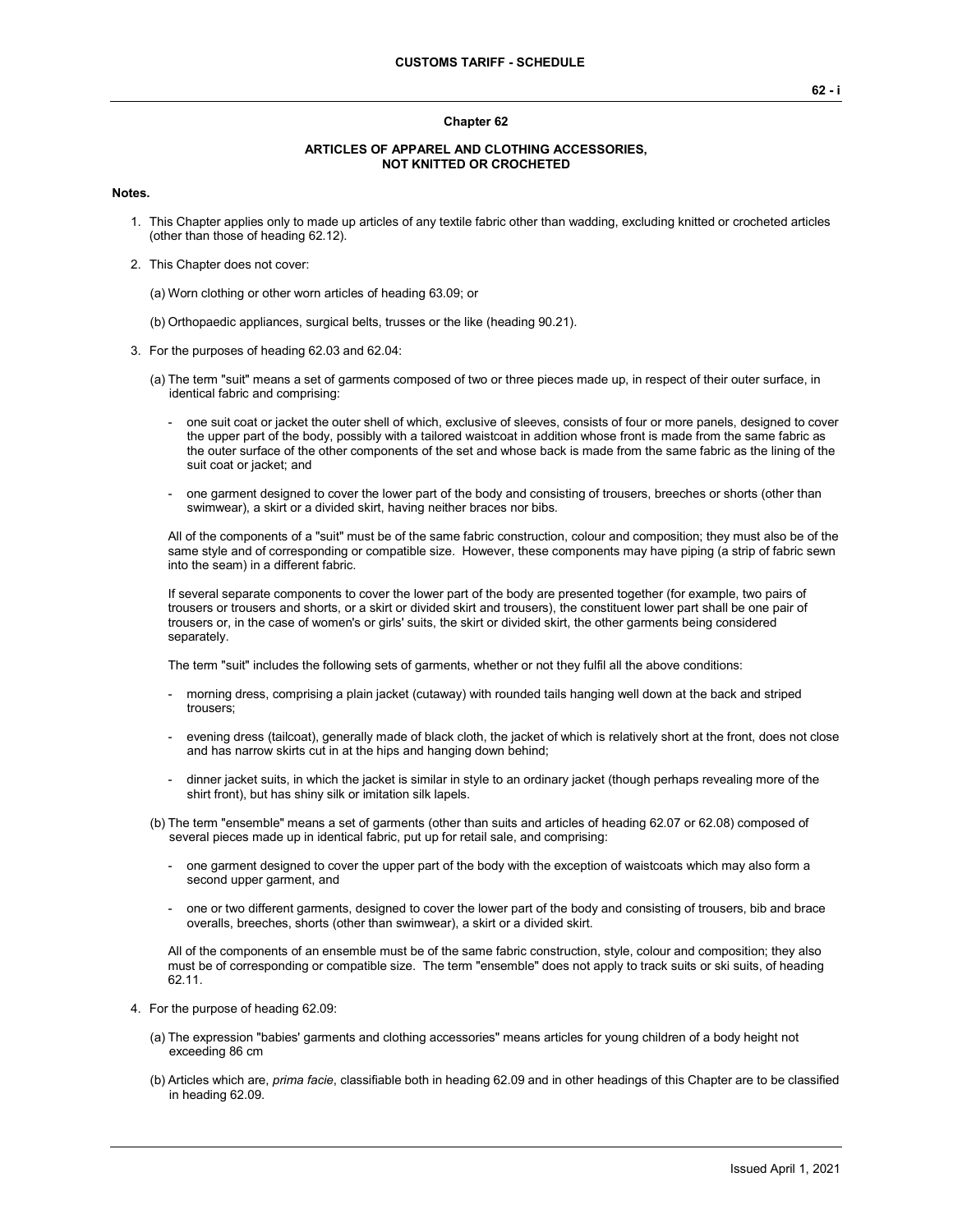- 5. Garments which are, *prima facie*, classifiable both in heading 62.10 and in other headings of this Chapter, excluding heading 62.09, are to be classified in heading 62.10.
- 6. For the purpose of heading 62.11, "ski suits" means garments or sets of garments which, by their general appearance and texture, are identifiable as intended to be worn principally for skiing (cross-country or alpine). They consist either of:
	- (a) a "ski overall", that is, a one-piece garment designed to cover the upper and the lower parts of the body; in addition to sleeves and a collar the ski overall may have pockets or footstraps; or
	- (b) a "ski ensemble", that is, a set of garments composed of two or three pieces, put up for retail sale and comprising:
		- one garment such as an anorak, wind-cheater, wind-jacket or similar article, closed by a slide fastener (zipper), possibly with a waistcoat in addition, and
		- one pair of trousers whether or not extending above waist-level, one pair of breeches or one bib and brace overall.

The "ski ensemble" may also consist of an overall similar to the one mentioned in paragraph (a) above and a type of padded, sleeveless jacket worn over the overall.

All the components of a "ski ensemble" must be made up in a fabric of the same texture, style and composition whether or not of the same colour; they also must be of corresponding or compatible size.

- 7. Scarves and articles of the scarf type, square or approximately square, of which no side exceeds 60 cm, are to be classified as handkerchiefs (heading 62.13). Handkerchiefs of which any side exceeds 60 cm are to be classified in heading 62.14.
- 8. Garments of this Chapter designed for left over right closure at the front shall be regarded as men's or boys' garments, and those designed for right over left closure at the front as women's or girls' garments. These provisions do not apply where the cut of the garment clearly indicates that it is designed for one or other of the sexes.

Garments which cannot be identified as either men's or boys' garments or as women's or girls' garments are to be classified in the headings covering women's or girls' garments.

9. Articles of this Chapter may be made of metal thread.

**62 - ii**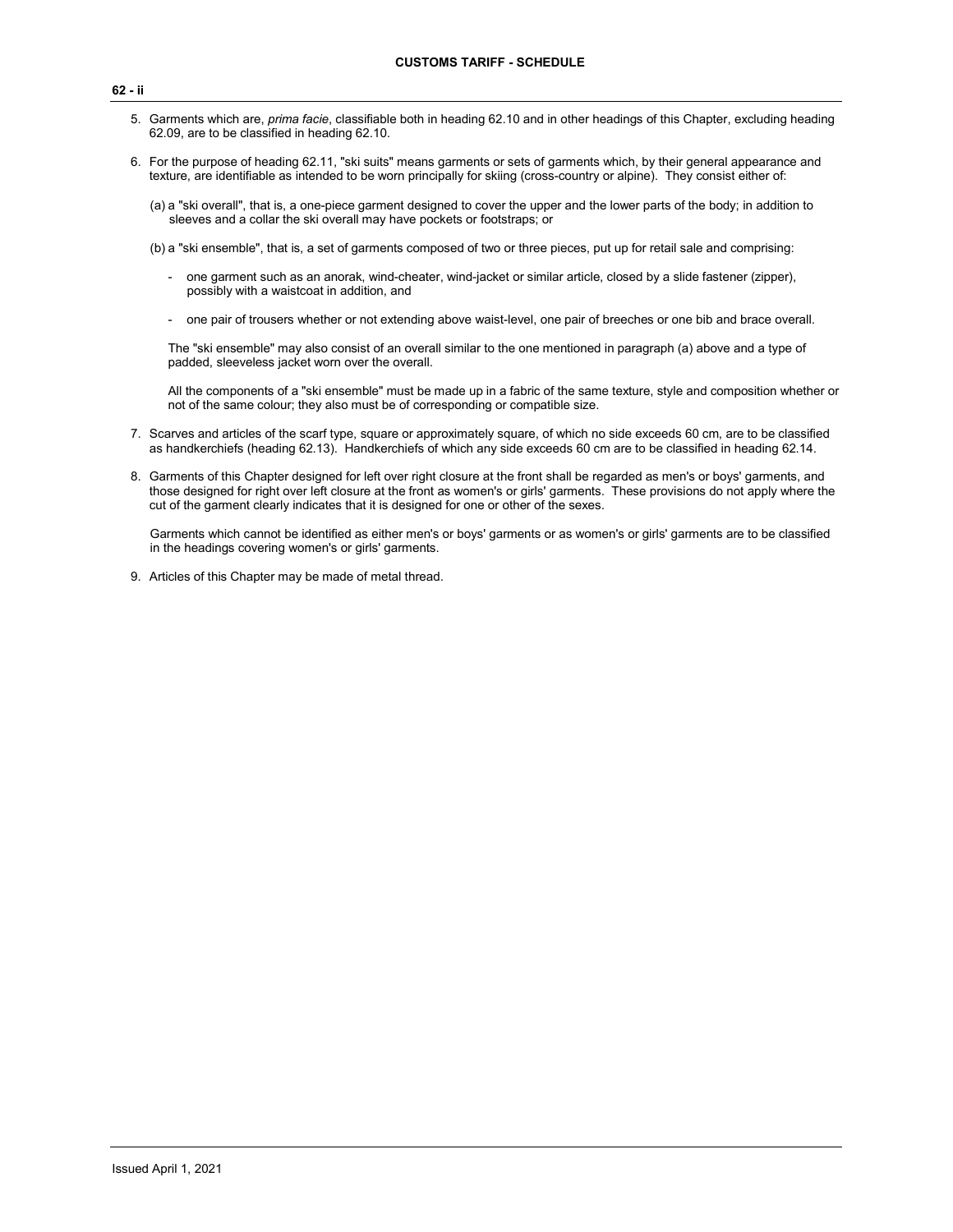| <b>Tariff</b><br>Item | <b>SS</b> | <b>Description of Goods</b>                                                                                                                                                                                                                              | Unit of<br>Meas. | <b>MFN</b><br>Tariff | <b>Applicable</b><br><b>Preferential Tariffs</b>                                                                                             |
|-----------------------|-----------|----------------------------------------------------------------------------------------------------------------------------------------------------------------------------------------------------------------------------------------------------------|------------------|----------------------|----------------------------------------------------------------------------------------------------------------------------------------------|
| 62.01                 |           | Men's or boys' overcoats, car-coats, capes, cloaks, anoraks (including<br>ski-jackets), wind-cheaters, wind-jackets and similar articles, other than<br>those of heading 62.03.<br>-Overcoats, raincoats, car-coats, capes, cloaks and similar articles: |                  |                      |                                                                                                                                              |
|                       |           |                                                                                                                                                                                                                                                          |                  |                      |                                                                                                                                              |
|                       |           | 6201.11.00 00 - - Of wool or fine animal hair                                                                                                                                                                                                            | <b>NMB</b>       | 18%                  | LDCT, UST, MXT, CIAT,<br>CT, CRT, IT, NT, SLT, PT,<br>COLT, JT, PAT, HNT,<br>KRT, CEUT, UAT,<br>CPTPT, UKT: Free                             |
|                       |           | 6201.12.00 00 - - Of cotton                                                                                                                                                                                                                              | <b>NMB</b>       | 17%                  | LDCT, UST, MXT, CIAT,<br>CT, CRT, IT, NT, SLT, PT,<br>COLT, JT, PAT, HNT,<br>KRT, CEUT, UAT,<br>CPTPT, UKT: Free                             |
|                       |           | 6201.13.00 00 - - Of man-made fibres                                                                                                                                                                                                                     | <b>NMB</b>       | 18%                  | LDCT, UST, MXT, CIAT,<br>CT, CRT, IT, NT, SLT, PT,<br>COLT, JT, PAT, HNT,<br>KRT, CEUT, UAT,<br>CPTPT, UKT: Free<br>AUT: 11%<br>NZT: 11%     |
|                       |           | 6201.19.00 00 - - Of other textile materials                                                                                                                                                                                                             | <b>NMB</b>       | 17%                  | LDCT, UST, MXT, CIAT,<br>CT, CRT, IT, NT, SLT, PT,<br>COLT, JT, PAT, HNT,<br>KRT, CEUT, UAT,<br>CPTPT, UKT: Free                             |
|                       |           | -Other:                                                                                                                                                                                                                                                  |                  |                      |                                                                                                                                              |
|                       |           | 6201.91.00 00 - - Of wool or fine animal hair                                                                                                                                                                                                            | <b>NMB</b>       | 18%                  | LDCT, UST, MXT, CIAT,<br>CT, CRT, IT, NT, SLT, PT,<br>COLT, JT, PAT, HNT,<br>KRT, CEUT, UAT,<br>CPTPT, UKT: Free<br>AUT: 13.5%<br>NZT: 13.5% |
| 6201.92               |           | - -Of cotton                                                                                                                                                                                                                                             |                  |                      |                                                                                                                                              |
|                       |           | 6201.92.10 00 - - - Men's ski-jackets, solely of cotton                                                                                                                                                                                                  | <b>NMB</b>       | 18%                  | LDCT, UST, MXT, CIAT,<br>CT, CRT, IT, NT, SLT, PT,<br>COLT, JT, PAT, HNT,<br>KRT, CEUT, UAT,<br>CPTPT, UKT: Free                             |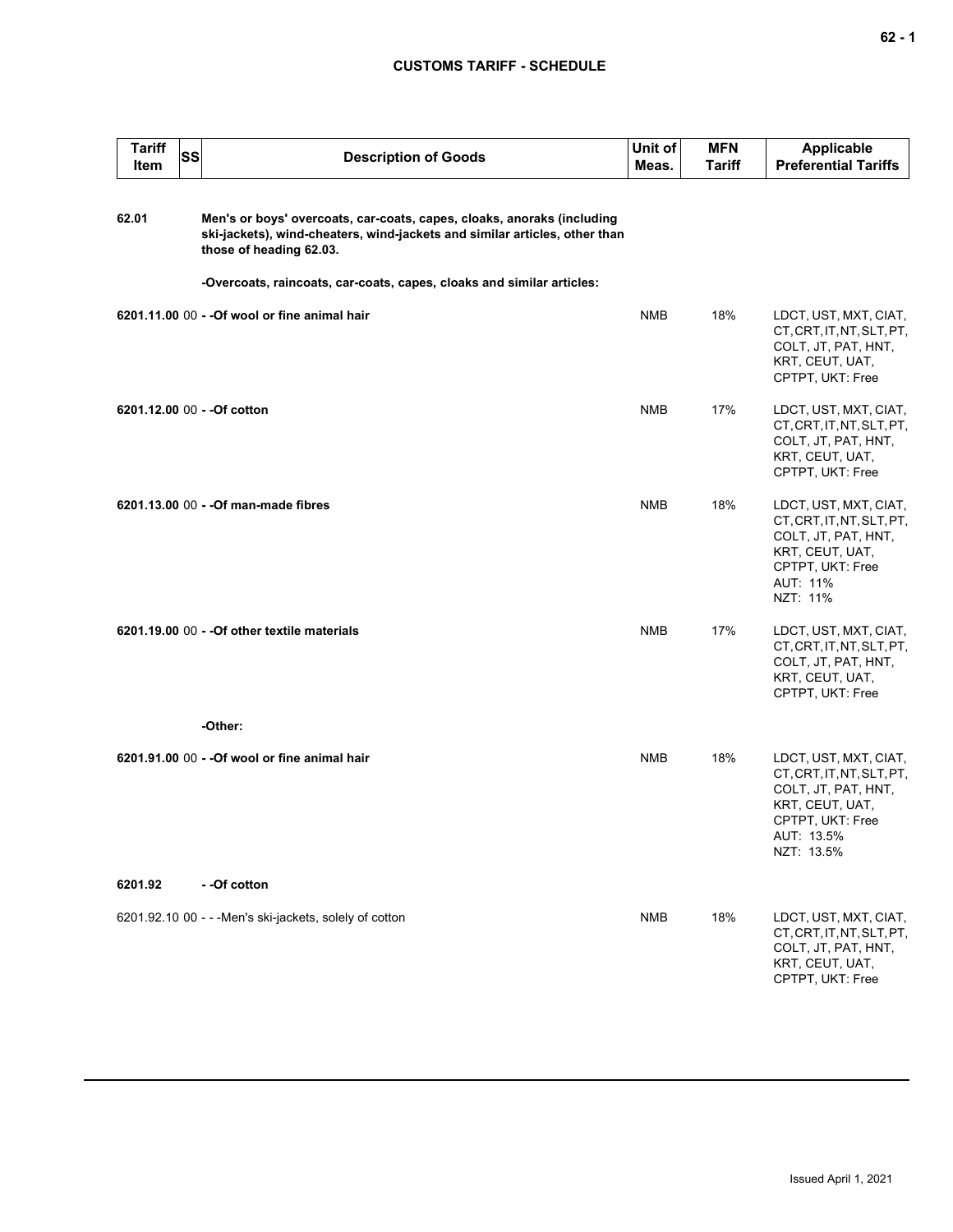| Tariff<br>Item | <b>SS</b><br><b>Description of Goods</b>                                                                                                                                                                                                                    | Unit of<br>Meas.  | <b>MFN</b><br><b>Tariff</b> | Applicable<br><b>Preferential Tariffs</b>                                                                                                |
|----------------|-------------------------------------------------------------------------------------------------------------------------------------------------------------------------------------------------------------------------------------------------------------|-------------------|-----------------------------|------------------------------------------------------------------------------------------------------------------------------------------|
|                | 6201.92.90 00 - - - Other                                                                                                                                                                                                                                   | <b>NMB</b>        | 17%                         | LDCT, UST, MXT, CIAT,<br>CT, CRT, IT, NT, SLT, PT,                                                                                       |
|                |                                                                                                                                                                                                                                                             |                   |                             | COLT, JT, PAT, HNT,<br>KRT, CEUT, UAT,<br>CPTPT, UKT: Free                                                                               |
| 6201.93.00     | - - Of man-made fibres                                                                                                                                                                                                                                      |                   | 17%                         | LDCT, UST, MXT, CIAT,<br>CT.CRT.IT.NT.SLT.PT.<br>COLT, JT, PAT, HNT,<br>KRT, CEUT, UAT,<br>CPTPT, UKT: Free<br>AUT: 12.5%<br>NZT: 12.5%  |
|                | -----Anoraks, including ski-jackets:                                                                                                                                                                                                                        |                   |                             |                                                                                                                                          |
|                |                                                                                                                                                                                                                                                             | NMB               |                             |                                                                                                                                          |
|                |                                                                                                                                                                                                                                                             | <b>NMB</b>        |                             |                                                                                                                                          |
|                | -----Wind-cheaters, wind-jackets and similar articles, excluding ski-jackets:                                                                                                                                                                               | NMB               |                             |                                                                                                                                          |
|                |                                                                                                                                                                                                                                                             | NMB               |                             |                                                                                                                                          |
|                |                                                                                                                                                                                                                                                             | NMB               |                             |                                                                                                                                          |
|                | 6201.99.00 00 - - Of other textile materials                                                                                                                                                                                                                | NMB               | 17%                         | LDCT, UST, MXT, CIAT,<br>CT, CRT, IT, NT, SLT, PT,<br>COLT, JT, PAT, HNT,<br>KRT, CEUT, UAT,<br>CPTPT, UKT: Free                         |
| 62.02          | Women's or girls' overcoats, car-coats, capes, cloaks, anoraks<br>(including ski-jackets), wind-cheaters, wind-jackets and similar articles,<br>other than those of heading 62.04.<br>-Overcoats, raincoats, car-coats, capes, cloaks and similar articles: |                   |                             |                                                                                                                                          |
|                | 6202.11.00 00 - - Of wool or fine animal hair                                                                                                                                                                                                               | <b>NMB</b>        | 18%                         | LDCT, UST, MXT, CIAT,                                                                                                                    |
|                |                                                                                                                                                                                                                                                             |                   |                             | CT, CRT, IT, NT, SLT, PT,<br>COLT, JT, PAT, HNT,<br>KRT, CEUT, UAT,<br>CPTPT, UKT: Free<br>AUT: 13.5%<br>NZT: 13.5%                      |
|                | 6202.12.00 00 - - Of cotton                                                                                                                                                                                                                                 | NMB               | 17%                         | LDCT, UST, MXT, CIAT,<br>CT, CRT, IT, NT, SLT, PT,<br>COLT, JT, PAT, HNT,<br>KRT, CEUT, UAT,<br>CPTPT, UKT: Free                         |
| 6202.13.00     | - - Of man-made fibres                                                                                                                                                                                                                                      |                   | 18%                         | LDCT, UST, MXT, CIAT,<br>CT, CRT, IT, NT, SLT, PT,<br>COLT, JT, PAT, HNT,<br>KRT, CEUT, UAT,<br>CPTPT, UKT: Free<br>AUT: 11%<br>NZT: 11% |
|                |                                                                                                                                                                                                                                                             | NMB               |                             |                                                                                                                                          |
|                |                                                                                                                                                                                                                                                             | NMB<br><b>NMB</b> |                             |                                                                                                                                          |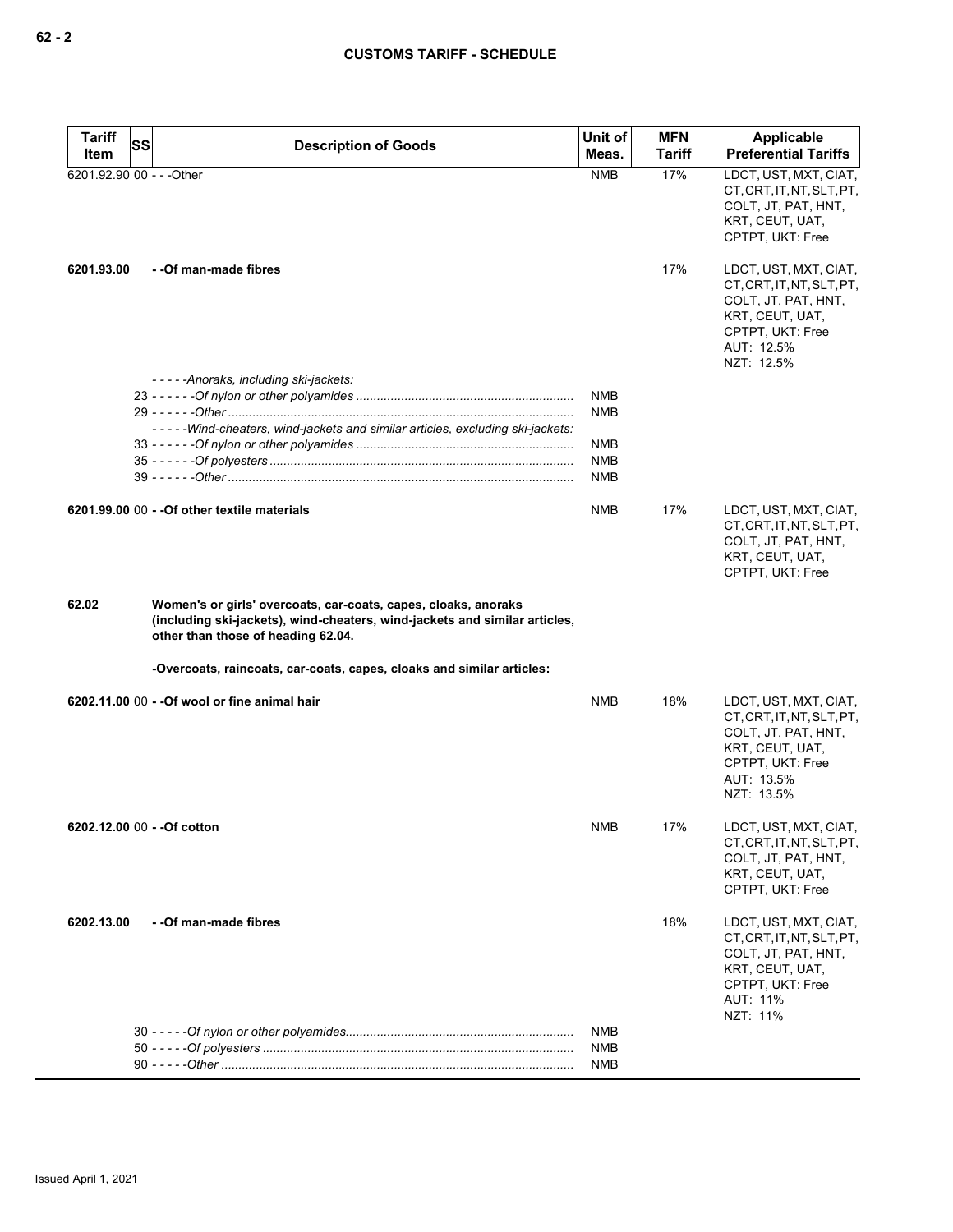| <b>Tariff</b><br>Item | <b>SS</b> | <b>Description of Goods</b>                                                                                                        | Unit of<br>Meas.         | <b>MFN</b><br>Tariff | <b>Applicable</b><br><b>Preferential Tariffs</b>                                                                                             |
|-----------------------|-----------|------------------------------------------------------------------------------------------------------------------------------------|--------------------------|----------------------|----------------------------------------------------------------------------------------------------------------------------------------------|
|                       |           | 6202.19.00 00 - - Of other textile materials                                                                                       | NMB                      | 16%                  | LDCT, UST, MXT, CIAT,<br>CT, CRT, IT, NT, SLT, PT,<br>COLT, JT, PAT, HNT,<br>KRT, CEUT, UAT,<br>CPTPT, UKT: Free<br>GPT: 10%                 |
|                       |           | -Other:                                                                                                                            |                          |                      |                                                                                                                                              |
|                       |           | 6202.91.00 00 - - Of wool or fine animal hair                                                                                      | <b>NMB</b>               | 18%                  | LDCT, UST, MXT, CIAT,<br>CT, CRT, IT, NT, SLT, PT,<br>COLT, JT, PAT, HNT,<br>KRT, CEUT, UAT,<br>CPTPT, UKT: Free                             |
| 6202.92.00            |           | - -Of cotton                                                                                                                       |                          | 17%                  | LDCT, UST, MXT, CIAT,<br>CT, CRT, IT, NT, SLT, PT,<br>COLT, JT, PAT, HNT,<br>KRT, CEUT, UAT,<br>CPTPT, UKT: Free                             |
|                       |           | 10 - - - - - Women's wind-cheaters, wind-jackets and similar articles, excluding                                                   | <b>NMB</b><br><b>NMB</b> |                      |                                                                                                                                              |
|                       |           |                                                                                                                                    |                          |                      |                                                                                                                                              |
| 6202.93.00            |           | - - Of man-made fibres                                                                                                             |                          | 18%                  | LDCT, UST, MXT, CIAT,<br>CT, CRT, IT, NT, SLT, PT,<br>COLT, JT, PAT, HNT,<br>KRT, CEUT, UAT,<br>CPTPT, UKT: Free<br>AUT: 11%<br>NZT: 11%     |
|                       |           |                                                                                                                                    | <b>NMB</b>               |                      |                                                                                                                                              |
|                       |           | 20 - - - - - Wind-cheaters, wind-jackets and similar articles, excluding ski-jackets                                               | <b>NMB</b>               |                      |                                                                                                                                              |
|                       |           | 6202.99.00 00 - - Of other textile materials                                                                                       | <b>NMB</b>               | 17%                  | LDCT, UST, MXT, CIAT,<br>CT, CRT, IT, NT, SLT, PT,<br>COLT, JT, PAT, HNT,<br>KRT, CEUT, UAT,<br>CPTPT, UKT: Free                             |
| 62.03                 |           | Men's or boys' suits, ensembles, jackets, blazers, trousers, bib and<br>brace overalls, breeches and shorts (other than swimwear). |                          |                      |                                                                                                                                              |
|                       |           | -Suits:                                                                                                                            |                          |                      |                                                                                                                                              |
|                       |           | 6203.11.00 00 - - Of wool or fine animal hair                                                                                      | <b>NMB</b>               | 18%                  | LDCT, UST, MXT, CIAT,<br>CT, CRT, IT, NT, SLT, PT,<br>COLT, JT, PAT, HNT,<br>KRT, CEUT, UAT,<br>CPTPT, UKT: Free<br>AUT: 13.5%<br>NZT: 13.5% |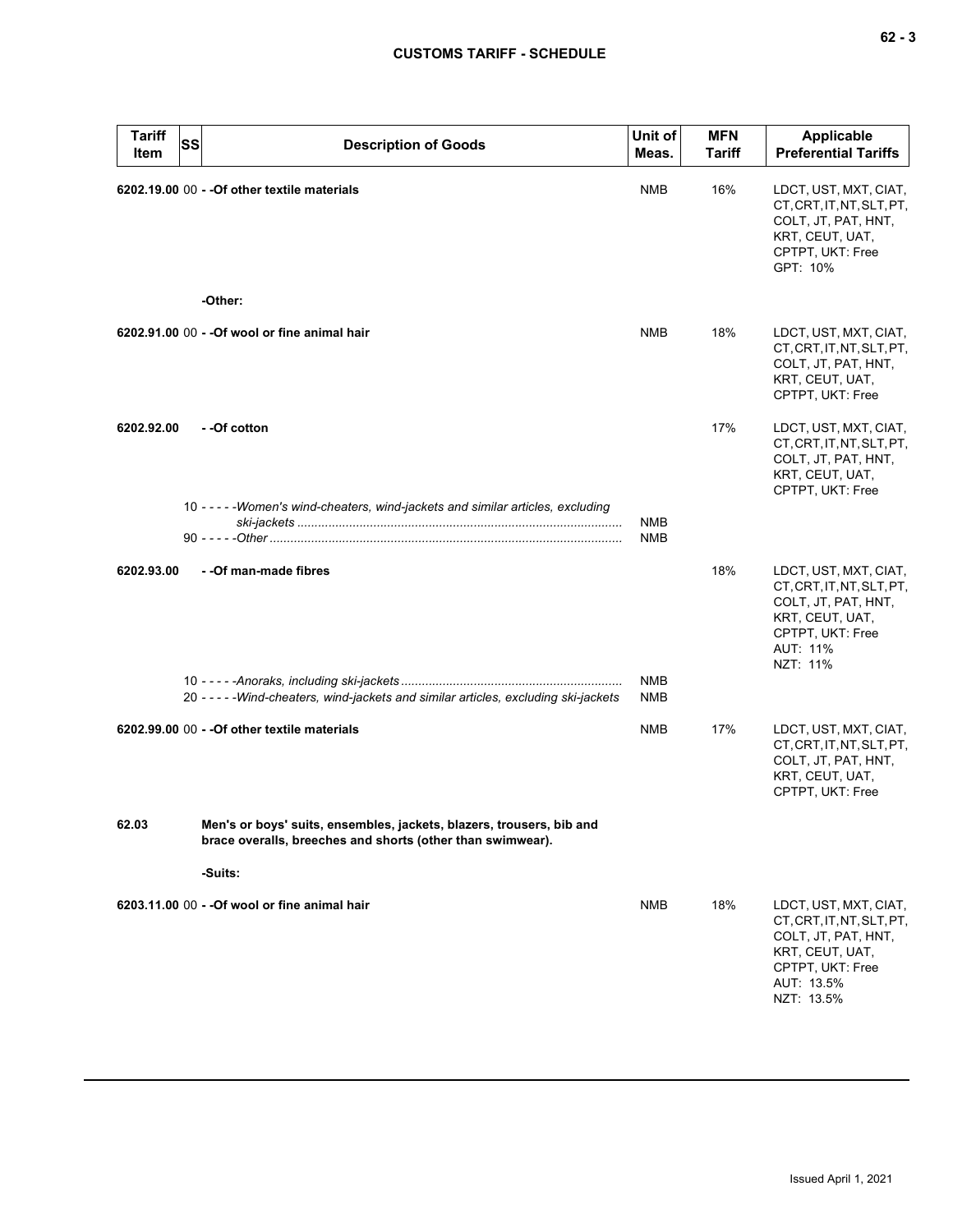| Tariff<br>ltem            | <b>SS</b> | <b>Description of Goods</b>                           | Unit of<br>Meas. | <b>MFN</b><br><b>Tariff</b> | <b>Applicable</b><br><b>Preferential Tariffs</b>                                                                                             |
|---------------------------|-----------|-------------------------------------------------------|------------------|-----------------------------|----------------------------------------------------------------------------------------------------------------------------------------------|
|                           |           | 6203.12.00 00 - - Of synthetic fibres                 | <b>NMB</b>       | 18%                         | LDCT, UST, MXT, CIAT,<br>CT, CRT, IT, NT, SLT, PT,<br>COLT, JT, PAT, HNT,<br>KRT, CEUT, UAT,<br>CPTPT, UKT: Free<br>AUT: 12.5%<br>NZT: 12.5% |
| 6203.19                   |           | - - Of other textile materials                        |                  |                             |                                                                                                                                              |
|                           |           | 6203.19.10 00 - - - Of cotton or of artificial fibres | <b>NMB</b>       | 17%                         | LDCT, UST, MXT, CIAT,<br>CT, CRT, IT, NT, SLT, PT,<br>COLT, JT, PAT, HNT,<br>KRT, CEUT, UAT,<br>CPTPT, UKT: Free                             |
| 6203.19.90 00 - - - Other |           |                                                       | <b>NMB</b>       | 17%                         | LDCT, UST, MXT, CIAT,<br>CT, CRT, IT, NT, SLT, PT,<br>COLT, JT, PAT, HNT,<br>KRT, CEUT, UAT,<br>CPTPT, UKT: Free                             |
|                           |           | -Ensembles:                                           |                  |                             |                                                                                                                                              |
|                           |           | 6203.22.00 00 - - Of cotton                           | <b>NMB</b>       | 17%                         | LDCT, UST, MXT, CIAT,<br>CT, CRT, IT, NT, SLT, PT,<br>COLT, JT, PAT, HNT,<br>KRT, CEUT, UAT,<br>CPTPT, UKT: Free                             |
|                           |           | 6203.23.00 00 - - Of synthetic fibres                 | <b>NMB</b>       | 18%                         | LDCT, UST, MXT, CIAT,<br>CT, CRT, IT, NT, SLT, PT,<br>COLT, JT, PAT, HNT,<br>KRT, CEUT, UAT,<br>CPTPT, UKT: Free<br>AUT: 11%<br>NZT: 11%     |
| 6203.29                   |           | - - Of other textile materials                        |                  |                             |                                                                                                                                              |
|                           |           | 6203.29.10 00 - - - Of wool or fine animal hair       | NMB              | 18%                         | LDCT, UST, MXT, CIAT,<br>CT, CRT, IT, NT, SLT, PT,<br>COLT, JT, PAT, HNT,<br>KRT, CEUT, UAT,<br>CPTPT, UKT: Free                             |
| 6203.29.90 00 - - - Other |           |                                                       | <b>NMB</b>       | 17%                         | LDCT, UST, MXT, CIAT,<br>CT, CRT, IT, NT, SLT, PT,<br>COLT, JT, PAT, HNT,<br>KRT, CEUT, UAT,<br>CPTPT, UKT: Free                             |

**-Jackets and blazers:**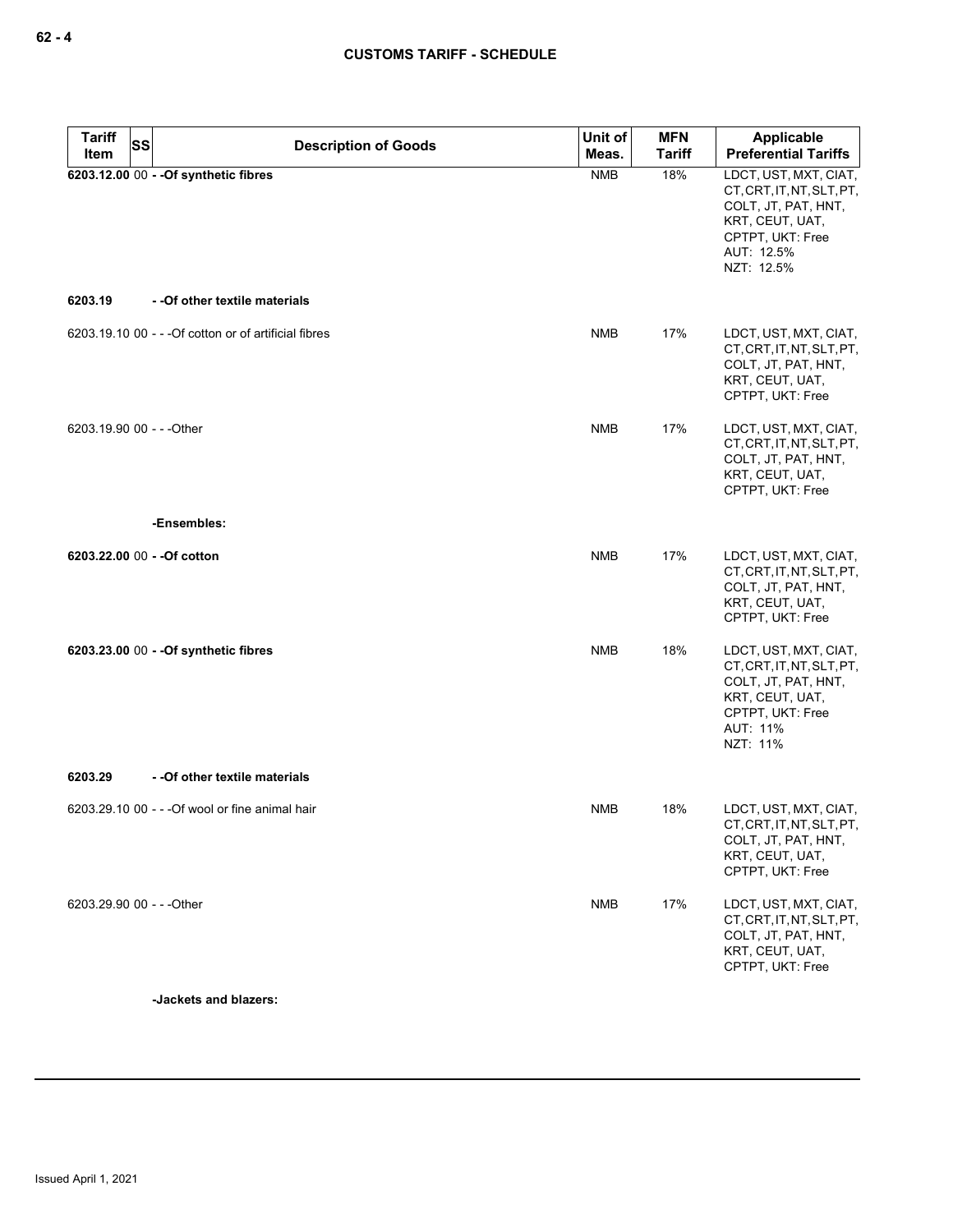| <b>Tariff</b><br><b>SS</b>  | <b>Description of Goods</b>                                                                                                              | Unit of    | <b>MFN</b>    | <b>Applicable</b>                                                                                                                            |
|-----------------------------|------------------------------------------------------------------------------------------------------------------------------------------|------------|---------------|----------------------------------------------------------------------------------------------------------------------------------------------|
| Item                        |                                                                                                                                          | Meas.      | <b>Tariff</b> | <b>Preferential Tariffs</b>                                                                                                                  |
|                             | 6203.31.00 00 - - Of wool or fine animal hair                                                                                            | <b>NMB</b> | 18%           | LDCT, UST, MXT, CIAT,<br>CT, CRT, IT, NT, SLT, PT,<br>COLT, JT, PAT, HNT,<br>KRT, CEUT, UAT,<br>CPTPT, UKT: Free<br>AUT: 13.5%<br>NZT: 13.5% |
| 6203.32.00 00 - - Of cotton |                                                                                                                                          | <b>NMB</b> | 17%           | LDCT, UST, MXT, CIAT,<br>CT, CRT, IT, NT, SLT, PT,<br>COLT, JT, PAT, HNT,<br>KRT, CEUT, UAT,<br>CPTPT, UKT: Free                             |
|                             | 6203.33.00 00 - - Of synthetic fibres                                                                                                    | <b>NMB</b> | 18%           | LDCT, UST, MXT, CIAT,<br>CT, CRT, IT, NT, SLT, PT,<br>COLT, JT, PAT, HNT,<br>KRT, CEUT, UAT,<br>CPTPT, UKT: Free<br>AUT: 12%<br>NZT: 12%     |
| 6203.39                     | - - Of other textile materials                                                                                                           |            |               |                                                                                                                                              |
|                             | 6203.39.10 00 - - - Of artificial fibres                                                                                                 | <b>NMB</b> | 17%           | LDCT, UST, MXT, CIAT,<br>CT, CRT, IT, NT, SLT, PT,<br>COLT, JT, PAT, HNT,<br>KRT, CEUT, UAT,<br>CPTPT, UKT: Free                             |
| 6203.39.90 00 - - - Other   |                                                                                                                                          | <b>NMB</b> | 17%           | LDCT, UST, MXT, CIAT,<br>CT, CRT, IT, NT, SLT, PT,<br>COLT, JT, PAT, HNT,<br>KRT, CEUT, UAT,<br>CPTPT, UKT: Free                             |
|                             | -Trousers, bib and brace overalls, breeches and shorts:                                                                                  |            |               |                                                                                                                                              |
|                             | 6203.41.00 00 - - Of wool or fine animal hair                                                                                            | <b>NMB</b> | 18%           | LDCT, UST, MXT, CIAT,<br>CT, CRT, IT, NT, SLT, PT,<br>COLT, JT, PAT, HNT,<br>KRT, CEUT, UAT,<br>CPTPT, UKT: Free<br>AUT: 13.5%<br>NZT: 13.5% |
| 6203.42.00                  | - -Of cotton                                                                                                                             |            | 17%           | LDCT, UST, MXT, CIAT,<br>CT, CRT, IT, NT, SLT, PT,<br>COLT, JT, PAT, HNT,<br>KRT, CEUT, UAT,<br>CPTPT, UKT: Free                             |
|                             |                                                                                                                                          | NMB        |               |                                                                                                                                              |
|                             | -----Trousers and breeches, of denim:<br><u>41 - - - - - -Men's……………………………………………………………………………………</u><br>-----Other trousers and breeches: | NMB<br>NMB |               |                                                                                                                                              |
|                             |                                                                                                                                          | NMB        |               |                                                                                                                                              |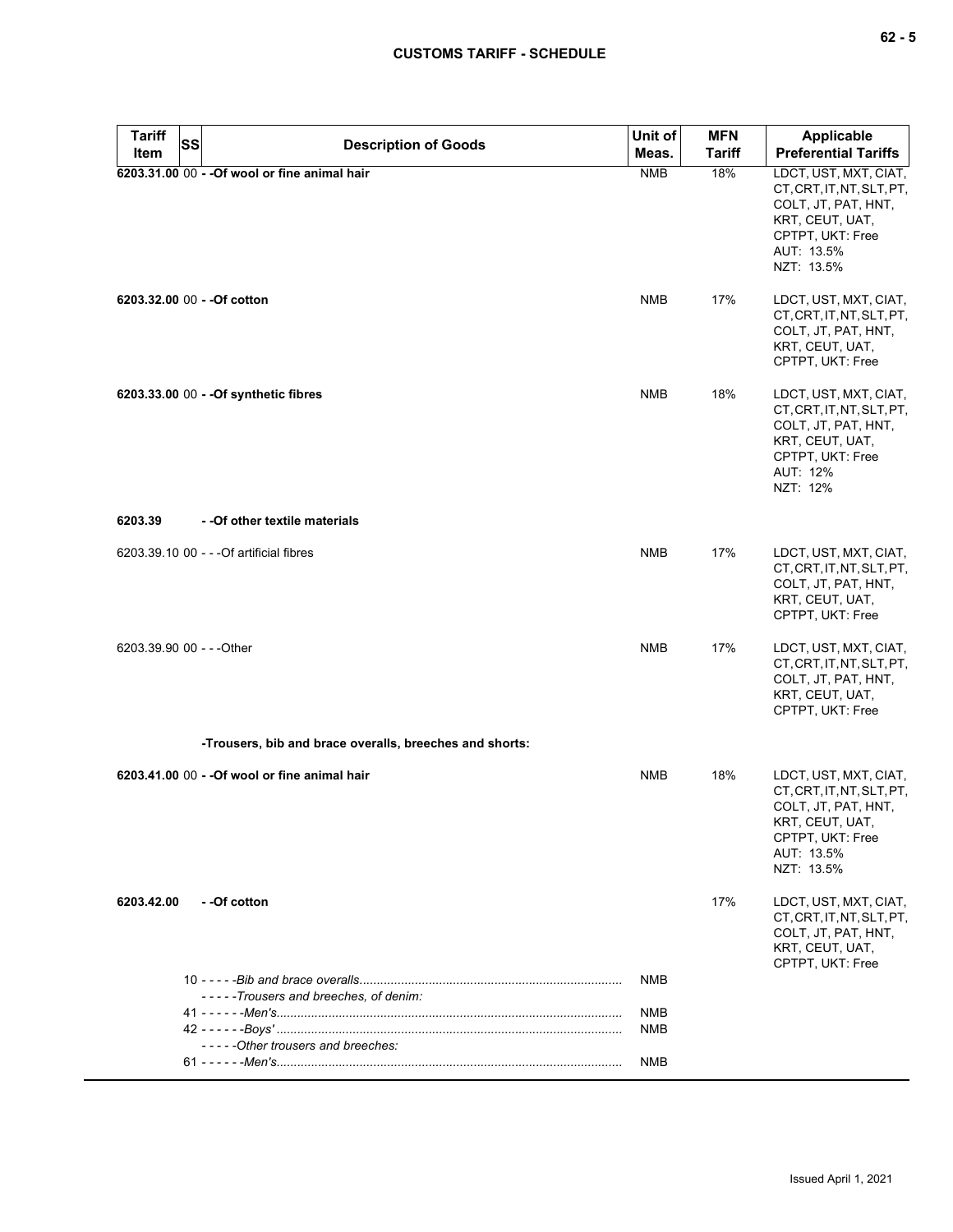| <b>Tariff</b><br>Item | SS | <b>Description of Goods</b>                                                                                                                                               | Unit of<br>Meas. | <b>MFN</b><br><b>Tariff</b> | <b>Applicable</b><br><b>Preferential Tariffs</b>                                                                                             |
|-----------------------|----|---------------------------------------------------------------------------------------------------------------------------------------------------------------------------|------------------|-----------------------------|----------------------------------------------------------------------------------------------------------------------------------------------|
|                       |    |                                                                                                                                                                           | <b>NMB</b>       |                             |                                                                                                                                              |
|                       |    | - - - - - Shorts:                                                                                                                                                         | NMB              |                             |                                                                                                                                              |
|                       |    |                                                                                                                                                                           | <b>NMB</b>       |                             |                                                                                                                                              |
| 6203.43.00            |    | - -Of synthetic fibres                                                                                                                                                    | NMB              | 18%                         | LDCT, UST, MXT, CIAT,<br>CT, CRT, IT, NT, SLT, PT,<br>COLT, JT, PAT, HNT,<br>KRT, CEUT, UAT,<br>CPTPT, UKT: Free<br>AUT: 11%<br>NZT: 11%     |
|                       |    |                                                                                                                                                                           | NMB<br>NMB       |                             |                                                                                                                                              |
|                       |    | 6203.49.00 00 - - Of other textile materials                                                                                                                              | NMB              | 18%                         | LDCT, UST, MXT, CIAT,<br>CT, CRT, IT, NT, SLT, PT,<br>COLT, JT, PAT, HNT,<br>KRT, CEUT, UAT,<br>CPTPT, UKT: Free<br>AUT: 11%<br>NZT: 11%     |
| 62.04                 |    | Women's or girls' suits, ensembles, jackets, blazers, dresses, skirts,<br>divided skirts, trousers, bib and brace overalls, breeches and shorts<br>(other than swimwear). |                  |                             |                                                                                                                                              |
|                       |    | -Suits:                                                                                                                                                                   |                  |                             |                                                                                                                                              |
|                       |    | 6204.11.00 00 - - Of wool or fine animal hair                                                                                                                             | NMB              | 18%                         | LDCT, UST, MXT, CIAT,<br>CT, CRT, IT, NT, SLT, PT,<br>COLT, JT, PAT, HNT,<br>KRT, CEUT, UAT,<br>CPTPT, UKT: Free<br>AUT: 13.5%<br>NZT: 13.5% |
|                       |    | 6204.12.00 00 - - Of cotton                                                                                                                                               | NMB              | 17%                         | LDCT, UST, MXT, CIAT,<br>CT, CRT, IT, NT, SLT, PT,<br>COLT, JT, PAT, HNT,<br>KRT, CEUT, UAT,<br>CPTPT, UKT: Free                             |
|                       |    | 6204.13.00 00 - - Of synthetic fibres                                                                                                                                     | <b>NMB</b>       | 18%                         | LDCT, UST, MXT, CIAT,<br>CT, CRT, IT, NT, SLT, PT,<br>COLT, JT, PAT, HNT,<br>KRT, CEUT, UAT,<br>CPTPT, UKT: Free<br>AUT: 11%<br>NZT: 11%     |

**6204.19 - -Of other textile materials**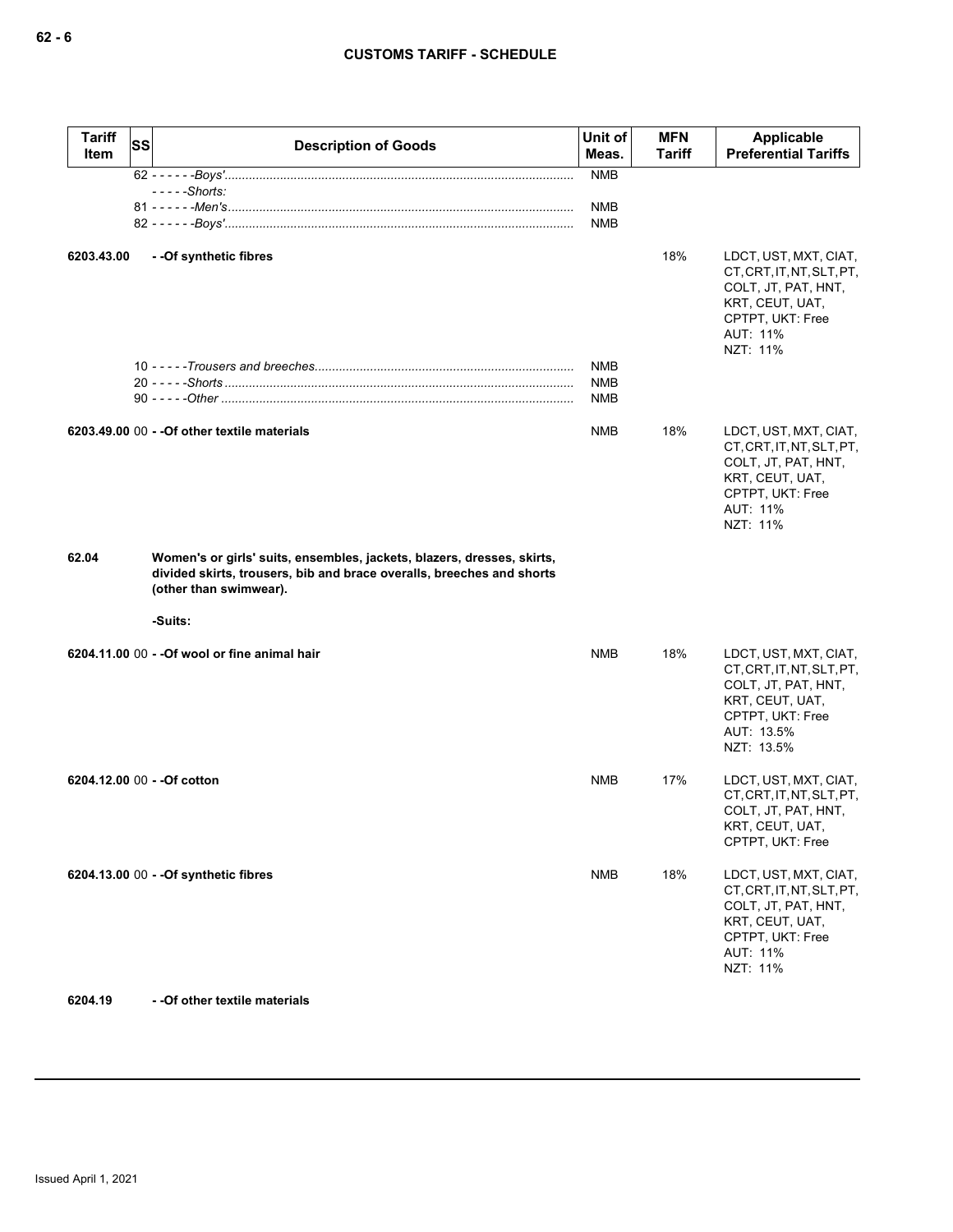| $\sim$ |  |  |
|--------|--|--|
|--------|--|--|

| <b>Tariff</b><br>Item     | <b>SS</b> | <b>Description of Goods</b>                   | Unit of<br>Meas. | <b>MFN</b><br><b>Tariff</b> | <b>Applicable</b><br><b>Preferential Tariffs</b>                                                                                             |
|---------------------------|-----------|-----------------------------------------------|------------------|-----------------------------|----------------------------------------------------------------------------------------------------------------------------------------------|
|                           |           | 6204.19.10 00 - - - Of artificial fibres      | <b>NMB</b>       | 18%                         | LDCT, UST, MXT, CIAT,<br>CT, CRT, IT, NT, SLT, PT,<br>COLT, JT, PAT, HNT,<br>KRT, CEUT, UAT,<br>CPTPT, UKT: Free<br>AUT: 12.5%<br>NZT: 12.5% |
| 6204.19.90 00 - - - Other |           |                                               | <b>NMB</b>       | 18%                         | LDCT, UST, MXT, CIAT,<br>CT, CRT, IT, NT, SLT, PT,<br>COLT, JT, PAT, HNT,<br>KRT, CEUT, UAT,<br>CPTPT, UKT: Free<br>AUT: 12.5%<br>NZT: 12.5% |
|                           |           | -Ensembles:                                   |                  |                             |                                                                                                                                              |
|                           |           | 6204.21.00 00 - - Of wool or fine animal hair | <b>NMB</b>       | 18%                         | LDCT, UST, MXT, CIAT,<br>CT, CRT, IT, NT, SLT, PT,<br>COLT, JT, PAT, HNT,<br>KRT, CEUT, UAT,<br>CPTPT, UKT: Free<br>AUT: 13.5%<br>NZT: 13.5% |
|                           |           | 6204.22.00 00 - - Of cotton                   | <b>NMB</b>       | 17%                         | LDCT, UST, MXT, CIAT,<br>CT, CRT, IT, NT, SLT, PT,<br>COLT, JT, PAT, HNT,<br>KRT, CEUT, UAT,<br>CPTPT, UKT: Free                             |
|                           |           | 6204.23.00 00 - - Of synthetic fibres         | <b>NMB</b>       | 18%                         | LDCT, UST, MXT, CIAT,<br>CT, CRT, IT, NT, SLT, PT,<br>COLT, JT, PAT, HNT,<br>KRT, CEUT, UAT,<br>CPTPT, UKT: Free<br>AUT: 11%<br>NZT: 11%     |
|                           |           | 6204.29.00 00 - - Of other textile materials  | <b>NMB</b>       | 17%                         | LDCT, UST, MXT, CIAT,<br>CT, CRT, IT, NT, SLT, PT,<br>COLT, JT, PAT, HNT,<br>KRT, CEUT, UAT,<br>CPTPT, UKT: Free<br>AUT: 15%<br>NZT: 15%     |
|                           |           | -Jackets and blazers:                         |                  |                             |                                                                                                                                              |
|                           |           | 6204.31.00 00 - - Of wool or fine animal hair | <b>NMB</b>       | 18%                         | LDCT, UST, MXT, CIAT,<br>CT, CRT, IT, NT, SLT, PT,<br>COLT, JT, PAT, HNT,<br>KRT, CEUT, UAT,<br>CPTPT, UKT: Free<br>AUT: 13.5%<br>NZT: 13.5% |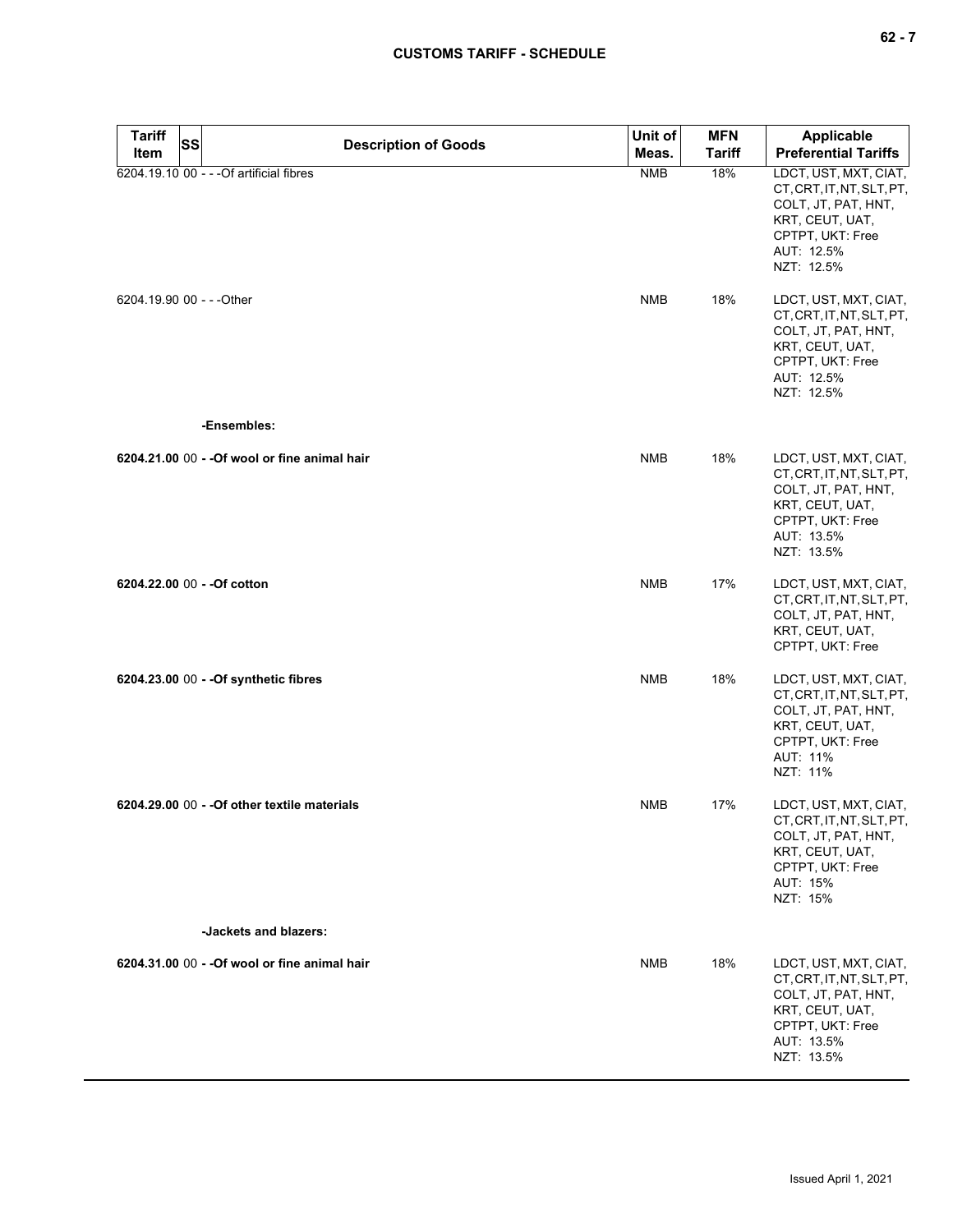| <b>Tariff</b><br>Item | <b>SS</b><br><b>Description of Goods</b>      | Unit of<br>Meas. | <b>MFN</b><br><b>Tariff</b> | Applicable<br><b>Preferential Tariffs</b>                                                                                                    |
|-----------------------|-----------------------------------------------|------------------|-----------------------------|----------------------------------------------------------------------------------------------------------------------------------------------|
|                       | 6204.32.00 00 - - Of cotton                   | <b>NMB</b>       | 17%                         | LDCT, UST, MXT, CIAT,<br>CT, CRT, IT, NT, SLT, PT,<br>COLT, JT, PAT, HNT,<br>KRT, CEUT, UAT,<br>CPTPT, UKT: Free                             |
|                       | 6204.33.00 00 - - Of synthetic fibres         | <b>NMB</b>       | 18%                         | LDCT, UST, MXT, CIAT,<br>CT, CRT, IT, NT, SLT, PT,<br>COLT, JT, PAT, HNT,<br>KRT, CEUT, UAT,<br>CPTPT, UKT: Free<br>AUT: 11%<br>NZT: 11%     |
| 6204.39               | - - Of other textile materials                |                  |                             |                                                                                                                                              |
|                       | 6204.39.10 00 - - - Of artificial fibres      | <b>NMB</b>       | 17%                         | LDCT, UST, MXT, CIAT,<br>CT, CRT, IT, NT, SLT, PT,<br>COLT, JT, PAT, HNT,<br>KRT, CEUT, UAT,<br>CPTPT, UKT: Free                             |
|                       | 6204.39.90 00 - - - Other                     | <b>NMB</b>       | 17%                         | LDCT, UST, MXT, CIAT,<br>CT, CRT, IT, NT, SLT, PT,<br>COLT, JT, PAT, HNT,<br>KRT, CEUT, UAT,<br>CPTPT, UKT: Free                             |
|                       | -Dresses:                                     |                  |                             |                                                                                                                                              |
|                       | 6204.41.00 00 - - Of wool or fine animal hair | <b>NMB</b>       | 18%                         | LDCT, UST, MXT, CIAT,<br>CT, CRT, IT, NT, SLT, PT,<br>COLT, JT, PAT, HNT,<br>KRT, CEUT, UAT,<br>CPTPT, UKT: Free<br>AUT: 13.5%<br>NZT: 13.5% |
|                       | 6204.42.00 00 - - Of cotton                   | <b>NMB</b>       | 17%                         | LDCT, UST, MXT, CIAT,<br>CT, CRT, IT, NT, SLT, PT,<br>COLT, JT, PAT, HNT,<br>KRT, CEUT, UAT,<br>CPTPT, UKT: Free                             |
|                       | 6204.43.00 00 - - Of synthetic fibres         | <b>NMB</b>       | 18%                         | LDCT, UST, MXT, CIAT,<br>CT, CRT, IT, NT, SLT, PT,<br>COLT, JT, PAT, HNT,<br>KRT, CEUT, UAT,<br>CPTPT, UKT: Free<br>AUT: 11%<br>NZT: 11%     |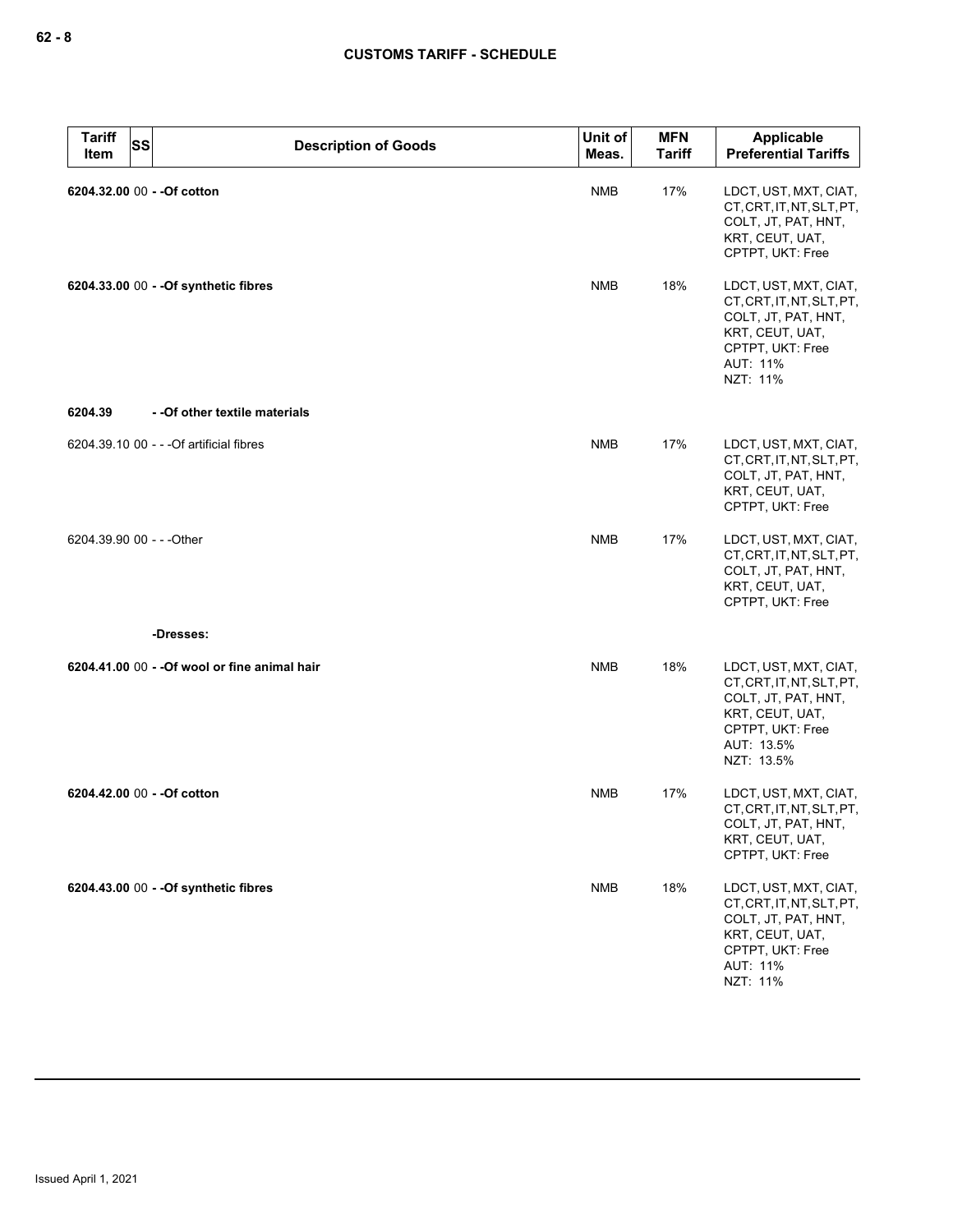| . . | . .<br>۰. |
|-----|-----------|
|-----|-----------|

| Tariff<br>Item            | <b>SS</b> | <b>Description of Goods</b>                   | Unit of<br>Meas. | <b>MFN</b><br><b>Tariff</b> | <b>Applicable</b><br><b>Preferential Tariffs</b>                                                                                             |
|---------------------------|-----------|-----------------------------------------------|------------------|-----------------------------|----------------------------------------------------------------------------------------------------------------------------------------------|
|                           |           | 6204.44.00 00 - - Of artificial fibres        | <b>NMB</b>       | 18%                         | LDCT, UST, MXT, CIAT,<br>CT, CRT, IT, NT, SLT, PT,<br>COLT, JT, PAT, HNT,<br>KRT, CEUT, UAT,<br>CPTPT, UKT: Free<br>AUT: 11%<br>NZT: 11%     |
|                           |           | 6204.49.00 00 - - Of other textile materials  | <b>NMB</b>       | 16%                         | LDCT, UST, MXT, CIAT,<br>CT, CRT, IT, NT, SLT, PT,<br>COLT, JT, PAT, HNT,<br>KRT, CEUT, UAT,<br>CPTPT, UKT: Free<br>GPT: 10%                 |
|                           |           | -Skirts and divided skirts:                   |                  |                             |                                                                                                                                              |
|                           |           | 6204.51.00 00 - - Of wool or fine animal hair | <b>NMB</b>       | 18%                         | LDCT, UST, MXT, CIAT,<br>CT, CRT, IT, NT, SLT, PT,<br>COLT, JT, PAT, HNT,<br>KRT, CEUT, UAT,<br>CPTPT, UKT: Free<br>AUT: 13.5%<br>NZT: 13.5% |
|                           |           | 6204.52.00 00 - - Of cotton                   | <b>NMB</b>       | 17%                         | LDCT, UST, MXT, CIAT,<br>CT, CRT, IT, NT, SLT, PT,<br>COLT, JT, PAT, HNT,<br>KRT, CEUT, UAT,<br>CPTPT, UKT: Free                             |
|                           |           | 6204.53.00 00 - - Of synthetic fibres         | <b>NMB</b>       | 18%                         | LDCT, UST, MXT, CIAT,<br>CT, CRT, IT, NT, SLT, PT,<br>COLT, JT, PAT, HNT,<br>KRT, CEUT, UAT,<br>CPTPT, UKT: Free<br>AUT: 12.5%<br>NZT: 12.5% |
| 6204.59                   |           | - - Of other textile materials                |                  |                             |                                                                                                                                              |
|                           |           | 6204.59.10 00 - - - Of artificial fibres      | <b>NMB</b>       | 17%                         | LDCT, UST, MXT, CIAT,<br>CT, CRT, IT, NT, SLT, PT,<br>COLT, JT, PAT, HNT,<br>KRT, CEUT, UAT,<br>CPTPT, UKT: Free<br>AUT: 13.5%<br>NZT: 13.5% |
| 6204.59.90 00 - - - Other |           |                                               | <b>NMB</b>       | 17%                         | LDCT, UST, MXT, CIAT,<br>CT, CRT, IT, NT, SLT, PT,<br>COLT, JT, PAT, HNT,<br>KRT, CEUT, UAT,<br>CPTPT, UKT: Free<br>AUT: 13.5%<br>NZT: 13.5% |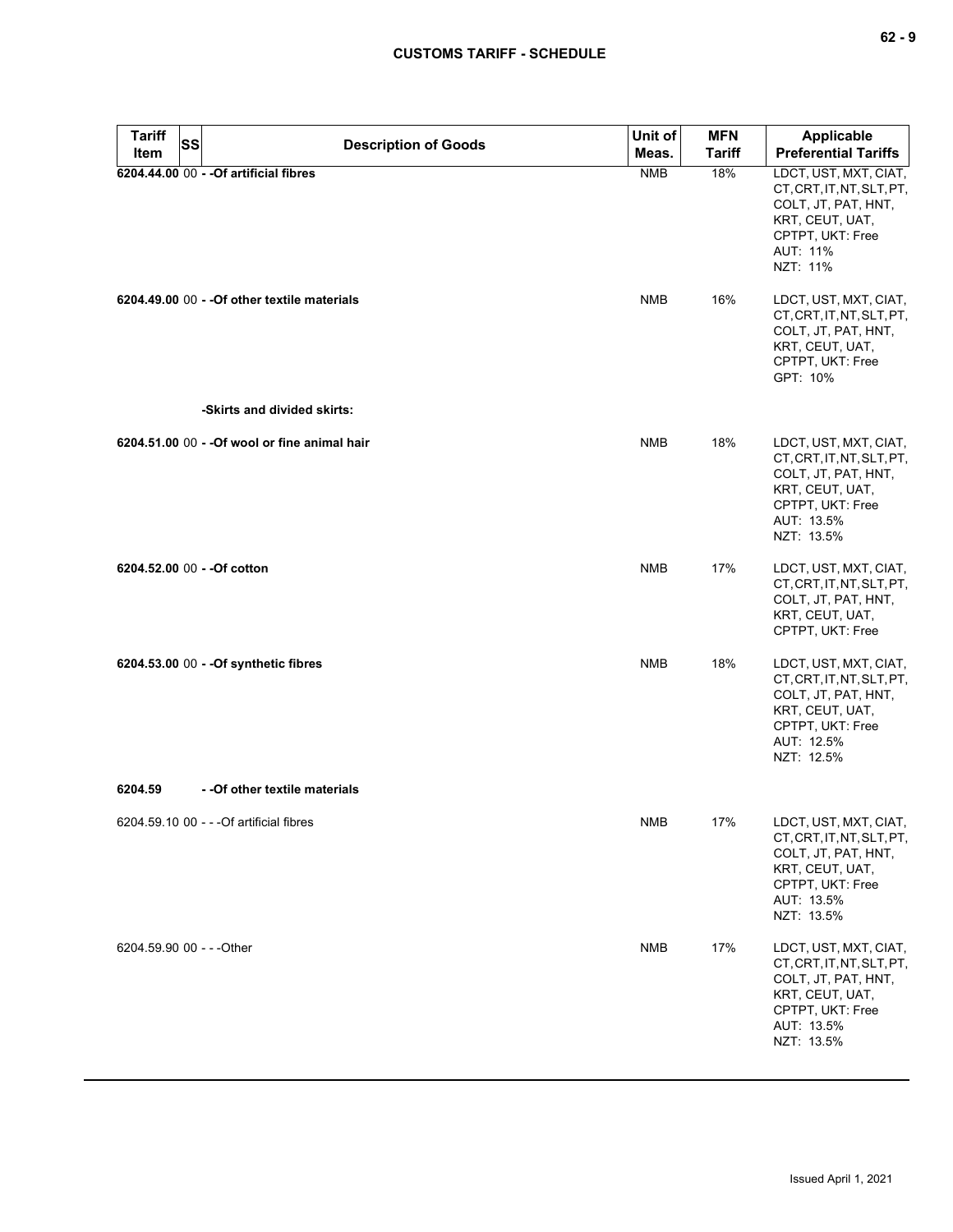| <b>Tariff</b><br>Item | <b>SS</b> | <b>Description of Goods</b>                             | Unit of<br>Meas.                       | <b>MFN</b><br>Tariff | <b>Applicable</b><br><b>Preferential Tariffs</b>                                                                                             |
|-----------------------|-----------|---------------------------------------------------------|----------------------------------------|----------------------|----------------------------------------------------------------------------------------------------------------------------------------------|
|                       |           | -Trousers, bib and brace overalls, breeches and shorts: |                                        |                      |                                                                                                                                              |
|                       |           | 6204.61.00 00 - - Of wool or fine animal hair           | <b>NMB</b>                             | 18%                  | LDCT, UST, MXT, CIAT,<br>CT, CRT, IT, NT, SLT, PT,<br>COLT, JT, PAT, HNT,<br>KRT, CEUT, UAT,<br>CPTPT, UKT: Free<br>AUT: 13.5%<br>NZT: 13.5% |
| 6204.62.00            |           | --Of cotton                                             |                                        | 17%                  | LDCT, UST, MXT, CIAT,<br>CT, CRT, IT, NT, SLT, PT,<br>COLT, JT, PAT, HNT,<br>KRT, CEUT, UAT,<br>CPTPT, UKT: Free                             |
|                       |           | -----Trousers and breeches:                             |                                        |                      |                                                                                                                                              |
|                       |           | $--$ - $-$ Shorts:                                      | <b>NMB</b><br><b>NMB</b><br><b>NMB</b> |                      |                                                                                                                                              |
|                       |           |                                                         | <b>NMB</b>                             |                      |                                                                                                                                              |
|                       |           |                                                         | <b>NMB</b>                             |                      |                                                                                                                                              |
|                       |           |                                                         | <b>NMB</b>                             |                      |                                                                                                                                              |
| 6204.63.00            |           | - - Of synthetic fibres                                 | <b>NMB</b>                             | 18%                  | LDCT, UST, MXT, CIAT,<br>CT, CRT, IT, NT, SLT, PT,<br>COLT, JT, PAT, HNT,<br>KRT, CEUT, UAT,<br>CPTPT, UKT: Free<br>AUT: 11.5%<br>NZT: 11.5% |
|                       |           |                                                         | <b>NMB</b>                             |                      |                                                                                                                                              |
|                       |           |                                                         | <b>NMB</b>                             |                      |                                                                                                                                              |
|                       |           |                                                         |                                        |                      |                                                                                                                                              |
| 6204.69.00            |           | - - Of other textile materials                          |                                        | 17%                  | LDCT, UST, MXT, CIAT,<br>CT, CRT, IT, NT, SLT, PT,<br>COLT, JT, PAT, HNT,<br>KRT, CEUT, UAT,<br>CPTPT, UKT: Free<br>AUT: 14%<br>NZT: 14%     |
|                       |           |                                                         | NMB                                    |                      |                                                                                                                                              |
|                       |           |                                                         | <b>NMB</b>                             |                      |                                                                                                                                              |
| 62.05                 |           | Men's or boys' shirts.                                  |                                        |                      |                                                                                                                                              |
| 6205.20.00            |           | -Of cotton                                              |                                        | 17%                  | LDCT, UST, MXT, CIAT,<br>CT, CRT, IT, NT, SLT, PT,<br>COLT, JT, PAT, HNT,<br>KRT, CEUT, UAT,<br>CPTPT, UKT: Free                             |
|                       |           |                                                         | <b>NMB</b>                             |                      |                                                                                                                                              |
|                       |           |                                                         | <b>NMB</b>                             |                      |                                                                                                                                              |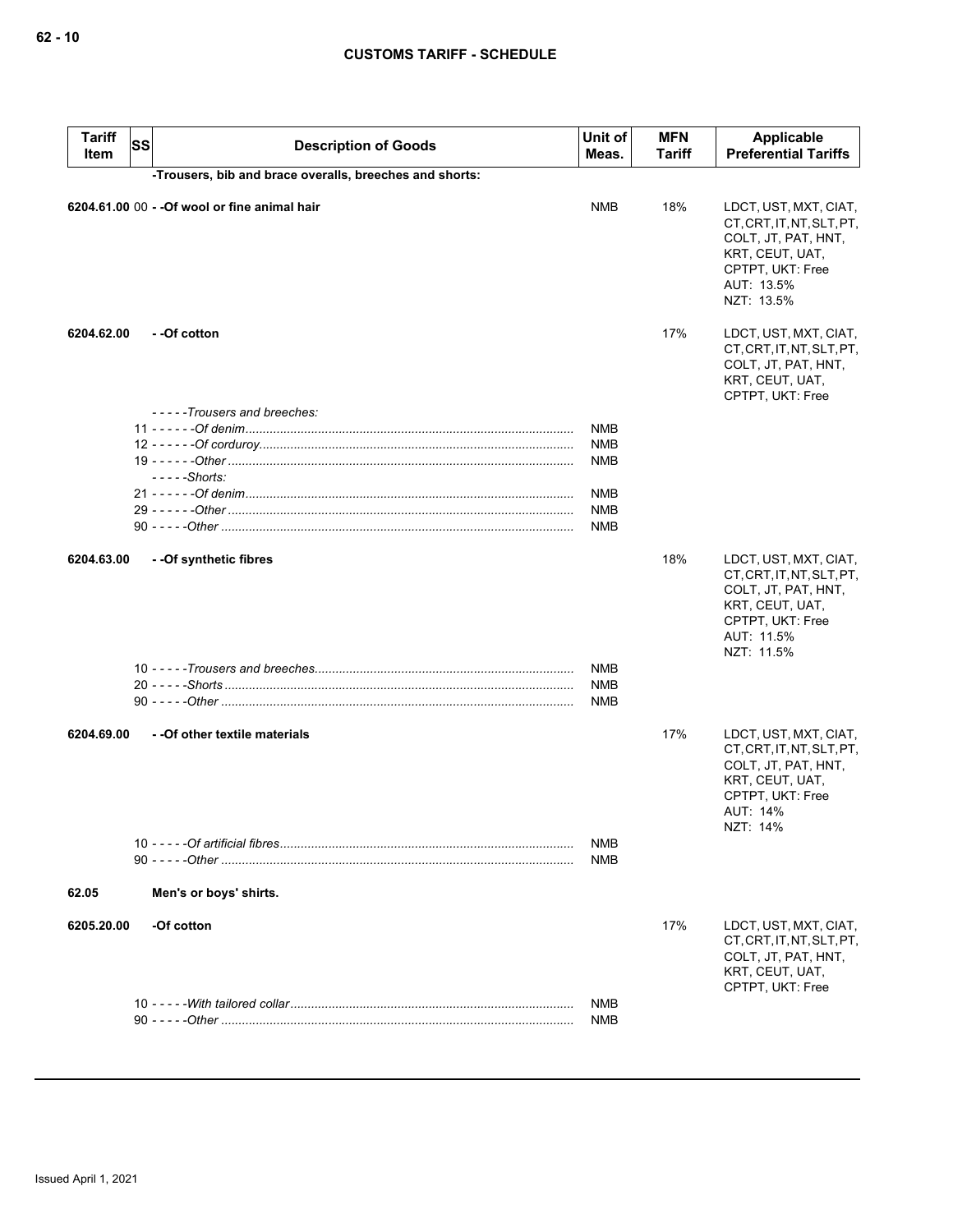| <b>Tariff</b><br>Item     | <b>SS</b> | <b>Description of Goods</b>                          | Unit of<br>Meas. | <b>MFN</b><br><b>Tariff</b> | <b>Applicable</b><br><b>Preferential Tariffs</b>                                                                                                         |
|---------------------------|-----------|------------------------------------------------------|------------------|-----------------------------|----------------------------------------------------------------------------------------------------------------------------------------------------------|
| 6205.30.00                |           | -Of man-made fibres                                  | NMB<br>NMB       | 18%                         | LDCT, UST, MXT, CIAT,<br>CT, CRT, IT, NT, SLT, PT,<br>COLT, JT, PAT, HNT,<br>KRT, CEUT, UAT,<br>CPTPT, UKT: Free<br>AUT: 11%<br>NZT: 11%                 |
| 6205.90                   |           | -Of other textile materials                          |                  |                             |                                                                                                                                                          |
|                           |           | 6205.90.10 00 - - - Of wool or fine animal hair      | <b>NMB</b>       | 18%                         | LDCT, UST, MXT, CIAT,<br>CT, CRT, IT, NT, SLT, PT,<br>COLT, JT, PAT, HNT,<br>KRT, CEUT, UAT,<br>CPTPT, UKT: Free<br>AUT: 13.5%<br>NZT: 13.5%             |
| 6205.90.90 00 - - - Other |           |                                                      | <b>NMB</b>       | 18%                         | LDCT, UST, MXT, CIAT,<br>CT, CRT, IT, NT, SLT, PT,<br>COLT, JT, PAT, HNT,<br>KRT, CEUT, UAT,<br>CPTPT, UKT: Free<br>AUT: 13.5%<br>NZT: 13.5%<br>GPT: 10% |
| 62.06                     |           | Women's or girls' blouses, shirts and shirt-blouses. |                  |                             |                                                                                                                                                          |
|                           |           | 6206.10.00 00 -Of silk or silk waste                 | <b>NMB</b>       | 16%                         | LDCT, UST, MXT, CIAT,<br>CT, CRT, IT, NT, SLT, PT,<br>COLT, JT, PAT, HNT,<br>KRT, CEUT, UAT,<br>CPTPT, UKT: Free<br>GPT: 10%                             |
|                           |           | 6206.20.00 00 - Of wool or fine animal hair          | <b>NMB</b>       | 18%                         | LDCT, UST, MXT, CIAT,<br>CT, CRT, IT, NT, SLT, PT,<br>COLT, JT, PAT, HNT,<br>KRT, CEUT, UAT,<br>CPTPT, UKT: Free                                         |
| 6206.30.00 00 -Of cotton  |           |                                                      | <b>NMB</b>       | 17%                         | LDCT, UST, MXT, CIAT,<br>CT, CRT, IT, NT, SLT, PT,<br>COLT, JT, PAT, HNT,<br>KRT, CEUT, UAT,<br>CPTPT, UKT: Free                                         |
|                           |           | 6206.40.00 00 -Of man-made fibres                    | <b>NMB</b>       | 18%                         | LDCT, UST, MXT, CIAT,<br>CT, CRT, IT, NT, SLT, PT,<br>COLT, JT, PAT, HNT,<br>KRT, CEUT, UAT,<br>CPTPT, UKT: Free<br>AUT: 11%<br>NZT: 11%                 |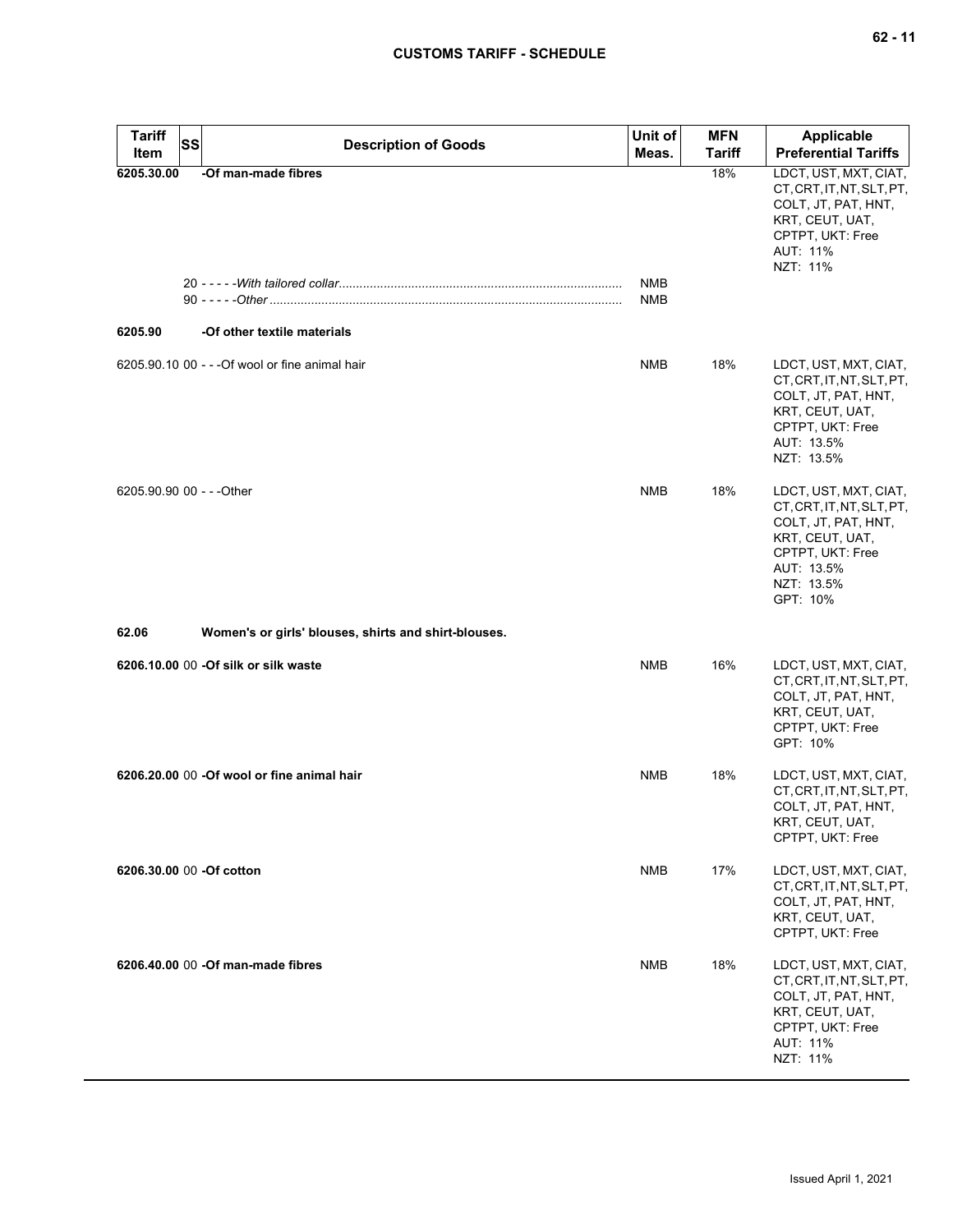| <b>Tariff</b><br><b>SS</b><br>Item | <b>Description of Goods</b>                                                                                                           | Unit of<br>Meas. | <b>MFN</b><br><b>Tariff</b> | <b>Applicable</b><br><b>Preferential Tariffs</b>                                                                                         |
|------------------------------------|---------------------------------------------------------------------------------------------------------------------------------------|------------------|-----------------------------|------------------------------------------------------------------------------------------------------------------------------------------|
|                                    | 6206.90.00 00 -Of other textile materials                                                                                             | <b>NMB</b>       | 17%                         | LDCT, UST, MXT, CIAT,<br>CT, CRT, IT, NT, SLT, PT,<br>COLT, JT, PAT, HNT,<br>KRT, CEUT, UAT,<br>CPTPT, UKT: Free                         |
| 62.07                              | Men's or boys' singlets and other vests, underpants, briefs, nightshirts,<br>pyjamas, bathrobes, dressing gowns and similar articles. |                  |                             |                                                                                                                                          |
|                                    | -Underpants and briefs:                                                                                                               |                  |                             |                                                                                                                                          |
| 6207.11.00 00 - - Of cotton        |                                                                                                                                       | <b>NMB</b>       | 17%                         | LDCT, UST, MXT, CIAT,<br>CT, CRT, IT, NT, SLT, PT,<br>COLT, JT, PAT, HNT,<br>KRT, CEUT, UAT,<br>CPTPT, UKT: Free                         |
|                                    | 6207.19.00 00 - - Of other textile materials                                                                                          | <b>NMB</b>       | 18%                         | LDCT, UST, MXT, CIAT,<br>CT, CRT, IT, NT, SLT, PT,<br>COLT, JT, PAT, HNT,<br>KRT, CEUT, UAT,<br>CPTPT, UKT: Free<br>AUT: 11%<br>NZT: 11% |
|                                    | -Nightshirts and pyjamas:                                                                                                             |                  |                             |                                                                                                                                          |
| 6207.21.00 00 - - Of cotton        |                                                                                                                                       | <b>NMB</b>       | 17%                         | LDCT, UST, MXT, CIAT,<br>CT, CRT, IT, NT, SLT, PT,<br>COLT, JT, PAT, HNT,<br>KRT, CEUT, UAT,<br>CPTPT, UKT: Free                         |
|                                    | 6207.22.00 00 - - Of man-made fibres                                                                                                  | <b>NMB</b>       | 18%                         | LDCT, UST, MXT, CIAT,<br>CT, CRT, IT, NT, SLT, PT,<br>COLT, JT, PAT, HNT,<br>KRT, CEUT, UAT,<br>CPTPT, UKT: Free<br>AUT: 11%<br>NZT: 11% |
|                                    | 6207.29.00 00 - - Of other textile materials                                                                                          | <b>NMB</b>       | 16%                         | LDCT, UST, MXT, CIAT,<br>CT, CRT, IT, NT, SLT, PT,<br>COLT, JT, PAT, HNT,<br>KRT, CEUT, UAT,<br>CPTPT, UKT: Free<br>GPT: 10%             |
|                                    | -Other:                                                                                                                               |                  |                             |                                                                                                                                          |
| 6207.91.00 00 - - Of cotton        |                                                                                                                                       | <b>NMB</b>       | 17%                         | LDCT, UST, MXT, CIAT,<br>CT, CRT, IT, NT, SLT, PT,<br>COLT, JT, PAT, HNT,<br>KRT, CEUT, UAT,<br>CPTPT, UKT: Free                         |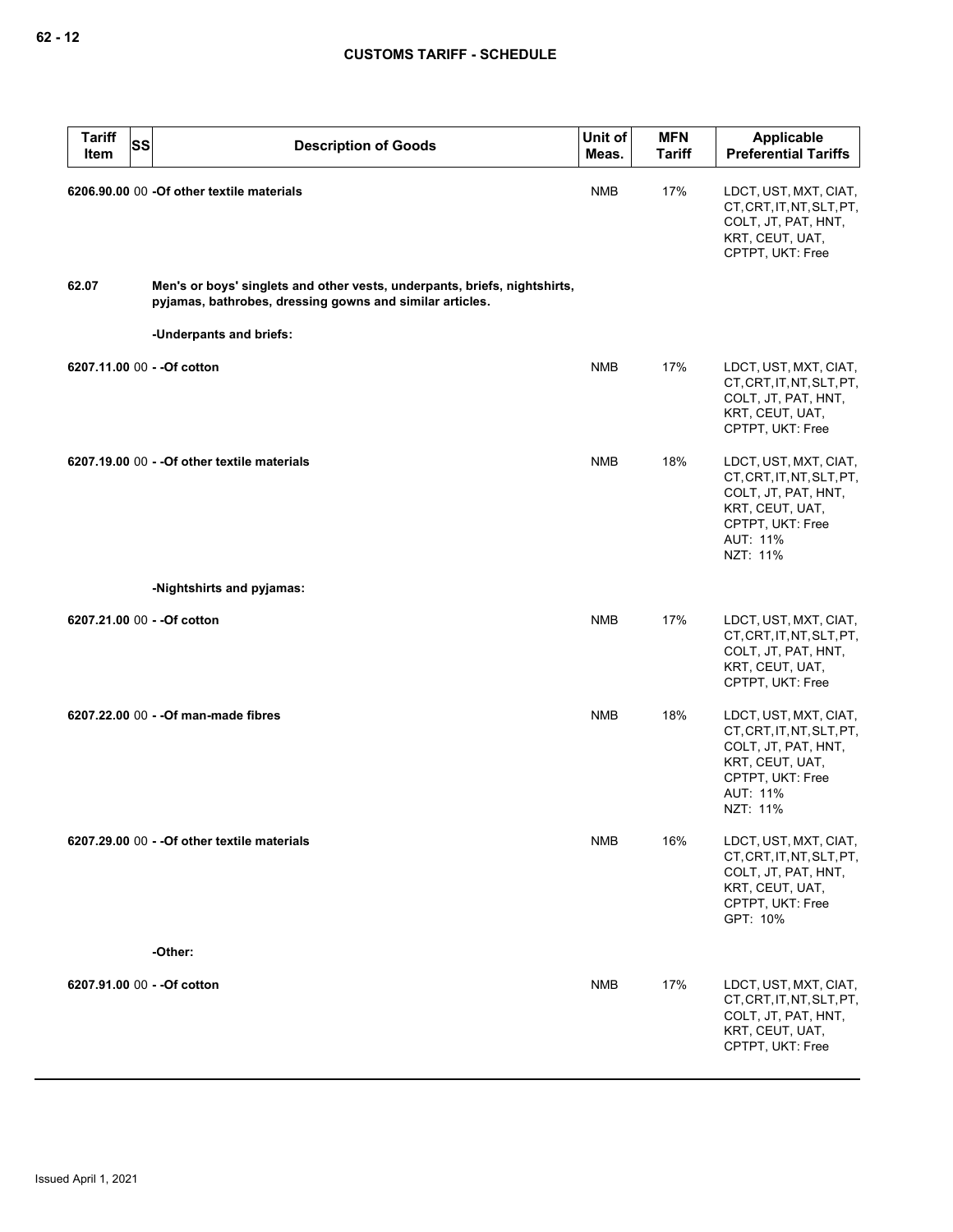| <b>Tariff</b><br>Item     | <b>SS</b> | <b>Description of Goods</b>                                                                                                                                            | Unit of<br>Meas. | <b>MFN</b><br>Tariff | <b>Applicable</b><br><b>Preferential Tariffs</b>                                                                                         |
|---------------------------|-----------|------------------------------------------------------------------------------------------------------------------------------------------------------------------------|------------------|----------------------|------------------------------------------------------------------------------------------------------------------------------------------|
| 6207.99                   |           | - - Of other textile materials                                                                                                                                         |                  |                      |                                                                                                                                          |
|                           |           | 6207.99.10 00 - - - Of man-made fibres                                                                                                                                 | <b>NMB</b>       | 18%                  | LDCT, UST, MXT, CIAT,<br>CT, CRT, IT, NT, SLT, PT,<br>COLT, JT, PAT, HNT,<br>KRT, CEUT, UAT,<br>CPTPT, UKT: Free<br>AUT: 11%<br>NZT: 11% |
| 6207.99.90 00 - - - Other |           |                                                                                                                                                                        | <b>NMB</b>       | 17%                  | LDCT, UST, MXT, CIAT,<br>CT, CRT, IT, NT, SLT, PT,<br>COLT, JT, PAT, HNT,<br>KRT, CEUT, UAT,<br>CPTPT, UKT: Free                         |
| 62.08                     |           | Women's or girls' singlets and other vests, slips, petticoats, briefs,<br>panties, nightdresses, pyjamas, négligés, bathrobes, dressing gowns<br>and similar articles. |                  |                      |                                                                                                                                          |
|                           |           | -Slips and petticoats:                                                                                                                                                 |                  |                      |                                                                                                                                          |
|                           |           | 6208.11.00 00 - - Of man-made fibres                                                                                                                                   | <b>NMB</b>       | 18%                  | LDCT, UST, MXT, CIAT,<br>CT, CRT, IT, NT, SLT, PT,<br>COLT, JT, PAT, HNT,<br>KRT, CEUT, UAT,<br>CPTPT, UKT: Free<br>AUT: 11%<br>NZT: 11% |
|                           |           | 6208.19.00 00 - - Of other textile materials                                                                                                                           | <b>NMB</b>       | 17%                  | LDCT, UST, MXT, CIAT,<br>CT, CRT, IT, NT, SLT, PT,<br>COLT, JT, PAT, HNT,<br>KRT, CEUT, UAT,<br>CPTPT, UKT: Free                         |
|                           |           | -Nightdresses and pyjamas:                                                                                                                                             |                  |                      |                                                                                                                                          |
|                           |           | 6208.21.00 00 - - Of cotton                                                                                                                                            | <b>NMB</b>       | 17%                  | LDCT, UST, MXT, CIAT,<br>CT, CRT, IT, NT, SLT, PT,<br>COLT, JT, PAT, HNT,<br>KRT, CEUT, UAT,<br>CPTPT, UKT: Free                         |
|                           |           | 6208.22.00 00 - - Of man-made fibres                                                                                                                                   | <b>NMB</b>       | 18%                  | LDCT, UST, MXT, CIAT,<br>CT, CRT, IT, NT, SLT, PT,<br>COLT, JT, PAT, HNT,<br>KRT, CEUT, UAT,<br>CPTPT, UKT: Free<br>AUT: 11%<br>NZT: 11% |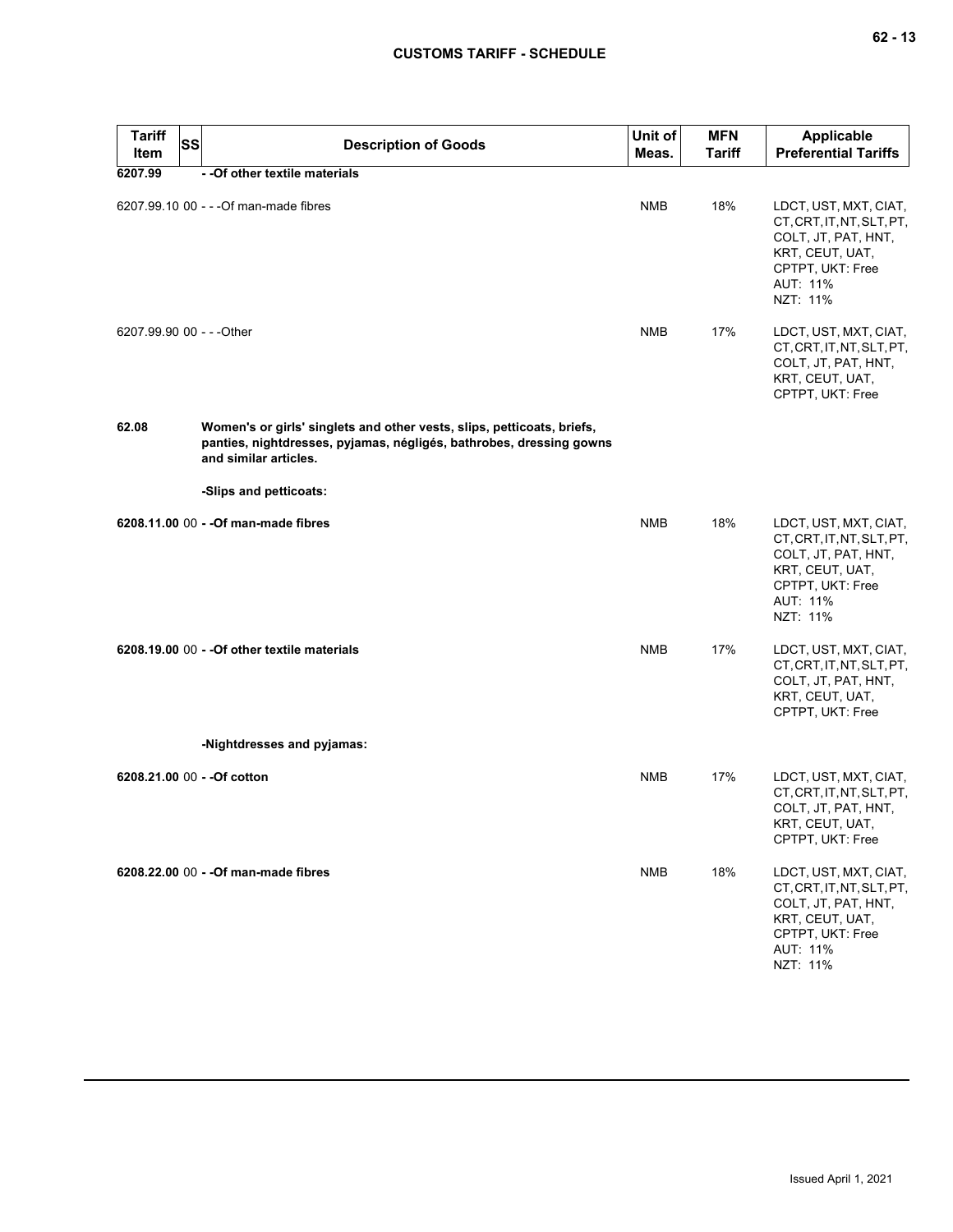| <b>Tariff</b><br>SS      | <b>Description of Goods</b>                                                     | Unit of    | <b>MFN</b>    | <b>Applicable</b>                                                                                                                        |
|--------------------------|---------------------------------------------------------------------------------|------------|---------------|------------------------------------------------------------------------------------------------------------------------------------------|
| Item                     |                                                                                 | Meas.      | <b>Tariff</b> | <b>Preferential Tariffs</b>                                                                                                              |
|                          | 6208.29.00 00 - - Of other textile materials<br>-Other:                         | <b>NMB</b> | 16%           | LDCT, UST, MXT, CIAT,<br>CT, CRT, IT, NT, SLT, PT,<br>COLT, JT, PAT, HNT,<br>KRT, CEUT, UAT,<br>CPTPT, UKT: Free<br>GPT: 10%             |
|                          |                                                                                 |            |               |                                                                                                                                          |
|                          | 6208.91.00 00 - - Of cotton                                                     | <b>NMB</b> | 17%           | LDCT, UST, MXT, CIAT,<br>CT, CRT, IT, NT, SLT, PT,<br>COLT, JT, PAT, HNT,<br>KRT, CEUT, UAT,<br>CPTPT, UKT: Free                         |
|                          | 6208.92.00 00 - - Of man-made fibres                                            | <b>NMB</b> | 18%           | LDCT, UST, MXT, CIAT,<br>CT, CRT, IT, NT, SLT, PT,<br>COLT, JT, PAT, HNT,<br>KRT, CEUT, UAT,<br>CPTPT, UKT: Free<br>AUT: 11%<br>NZT: 11% |
|                          | 6208.99.00 00 - - Of other textile materials                                    | <b>NMB</b> | 16%           | LDCT, UST, MXT, CIAT,<br>CT, CRT, IT, NT, SLT, PT,<br>COLT, JT, PAT, HNT,<br>KRT, CEUT, UAT,<br>CPTPT, UKT: Free<br>GPT: 10%             |
| 62.09                    | Babies' garments and clothing accessories.                                      |            |               |                                                                                                                                          |
| 6209.20.00 00 -Of cotton |                                                                                 | <b>NMB</b> | Free          | LDCT, UST, MXT, CIAT,<br>CT, CRT, IT, NT, SLT, PT,<br>COLT, JT, PAT, HNT,<br>KRT, CEUT, UAT,<br>CPTPT, UKT: Free                         |
|                          | 6209.30.00 00 -Of synthetic fibres                                              | <b>NMB</b> | Free          | AUT, NZT, LDCT, UST,<br>MXT, CIAT, CT, CRT,<br>IT, NT, SLT, PT, COLT,<br>JT, PAT, HNT, KRT,<br>CEUT, UAT, CPTPT,<br>UKT: Free            |
|                          | 6209.90.00 00 -Of other textile materials                                       | <b>NMB</b> | Free          | AUT, NZT, LDCT, UST,<br>MXT, CIAT, CT, CRT,<br>IT, NT, SLT, PT, COLT,<br>JT, PAT, HNT, KRT,<br>CEUT, UAT, CPTPT,<br>UKT: Free            |
| 62.10                    | Garments, made up of fabrics of heading 56.02, 56.03, 59.03, 59.06 or<br>59.07. |            |               |                                                                                                                                          |
| 6210.10                  | -Of fabrics of heading 56.02 or 56.03                                           |            |               |                                                                                                                                          |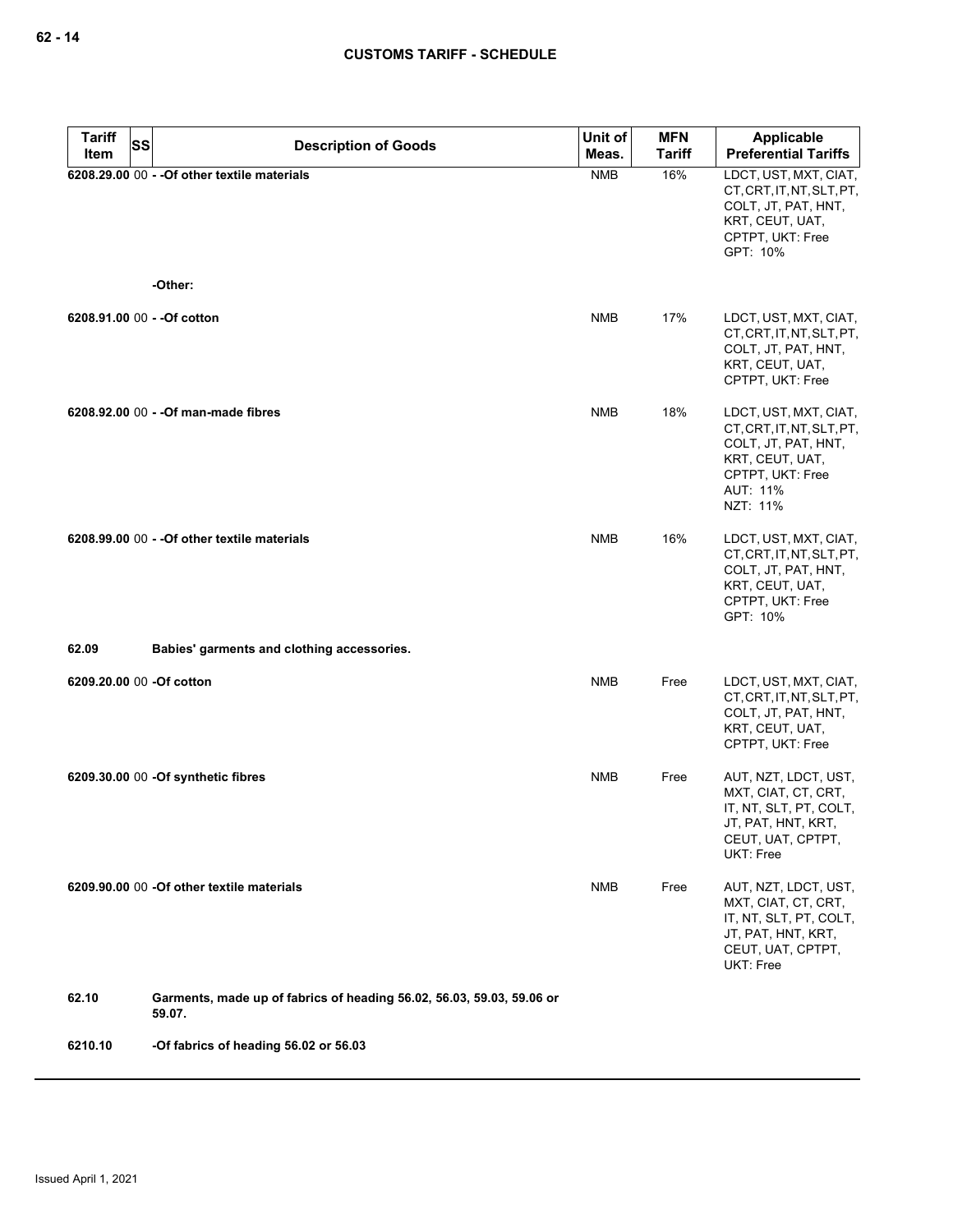| <b>Tariff</b><br>Item     | SS | <b>Description of Goods</b>                                                               | Unit of<br>Meas. | <b>MFN</b><br><b>Tariff</b> | <b>Applicable</b><br><b>Preferential Tariffs</b>                                                                                             |
|---------------------------|----|-------------------------------------------------------------------------------------------|------------------|-----------------------------|----------------------------------------------------------------------------------------------------------------------------------------------|
|                           |    | 6210.10.10 00 - - - Protective suits, to be employed in a noxious atmosphere              | <b>NMB</b>       | Free                        | LDCT, GPT, UST, MXT,<br>CIAT, CT, CRT, IT, NT,<br>SLT, PT, COLT, JT,<br>PAT, HNT, KRT, CEUT,<br>UAT, CPTPT,<br>UKT: Free                     |
| 6210.10.90 00 - - - Other |    |                                                                                           | <b>NMB</b>       | 18%                         | LDCT, UST, MXT, CIAT,<br>CT, CRT, IT, NT, SLT, PT,<br>COLT, JT, PAT, HNT,<br>KRT, CEUT, UAT,<br>CPTPT, UKT: Free<br>AUT: 14.5%<br>NZT: 14.5% |
|                           |    | 6210.20.00 00 -Other garments, of the type described in subheadings 6201.11 to<br>6201.19 | <b>NMB</b>       | 18%                         | LDCT, UST, MXT, CIAT,<br>CT, CRT, IT, NT, SLT, PT,<br>COLT, JT, PAT, HNT,<br>KRT, CEUT, UAT,<br>CPTPT, UKT: Free<br>AUT: 12%<br>NZT: 12%     |
|                           |    | 6210.30.00 00 -Other garments, of the type described in subheadings 6202.11 to<br>6202.19 | <b>NMB</b>       | 18%                         | LDCT, UST, MXT, CIAT,<br>CT, CRT, IT, NT, SLT, PT,<br>COLT, JT, PAT, HNT,<br>KRT, CEUT, UAT,<br>CPTPT, UKT: Free<br>AUT: 12%<br>NZT: 12%     |
| 6210.40                   |    | -Other men's or boys' garments                                                            |                  |                             |                                                                                                                                              |
|                           |    | 6210.40.10 00 - - - Protective suits, to be employed in a noxious atmosphere              | <b>NMB</b>       | Free                        | LDCT, GPT, UST, MXT,<br>CIAT, CT, CRT, IT, NT,<br>SLT, PT, COLT, JT,<br>PAT, HNT, KRT, CEUT,<br>UAT, CPTPT,<br>UKT: Free                     |
| 6210.40.90 00 - - - Other |    |                                                                                           | <b>NMB</b>       | 18%                         | LDCT, UST, MXT, CIAT,<br>CT, CRT, IT, NT, SLT, PT,<br>COLT, JT, PAT, HNT,<br>KRT, CEUT, UAT,<br>CPTPT, UKT: Free<br>AUT: 12.5%<br>NZT: 12.5% |
| 6210.50                   |    | -Other women's or girls' garments                                                         |                  |                             |                                                                                                                                              |
|                           |    | 6210.50.10 00 - - - Protective suits, to be employed in a noxious atmosphere              | <b>NMB</b>       | Free                        | LDCT, GPT, UST, MXT,<br>CIAT, CT, CRT, IT, NT,<br>SLT, PT, COLT, JT,<br>PAT, HNT, KRT, CEUT,<br>UAT, CPTPT,<br>UKT: Free                     |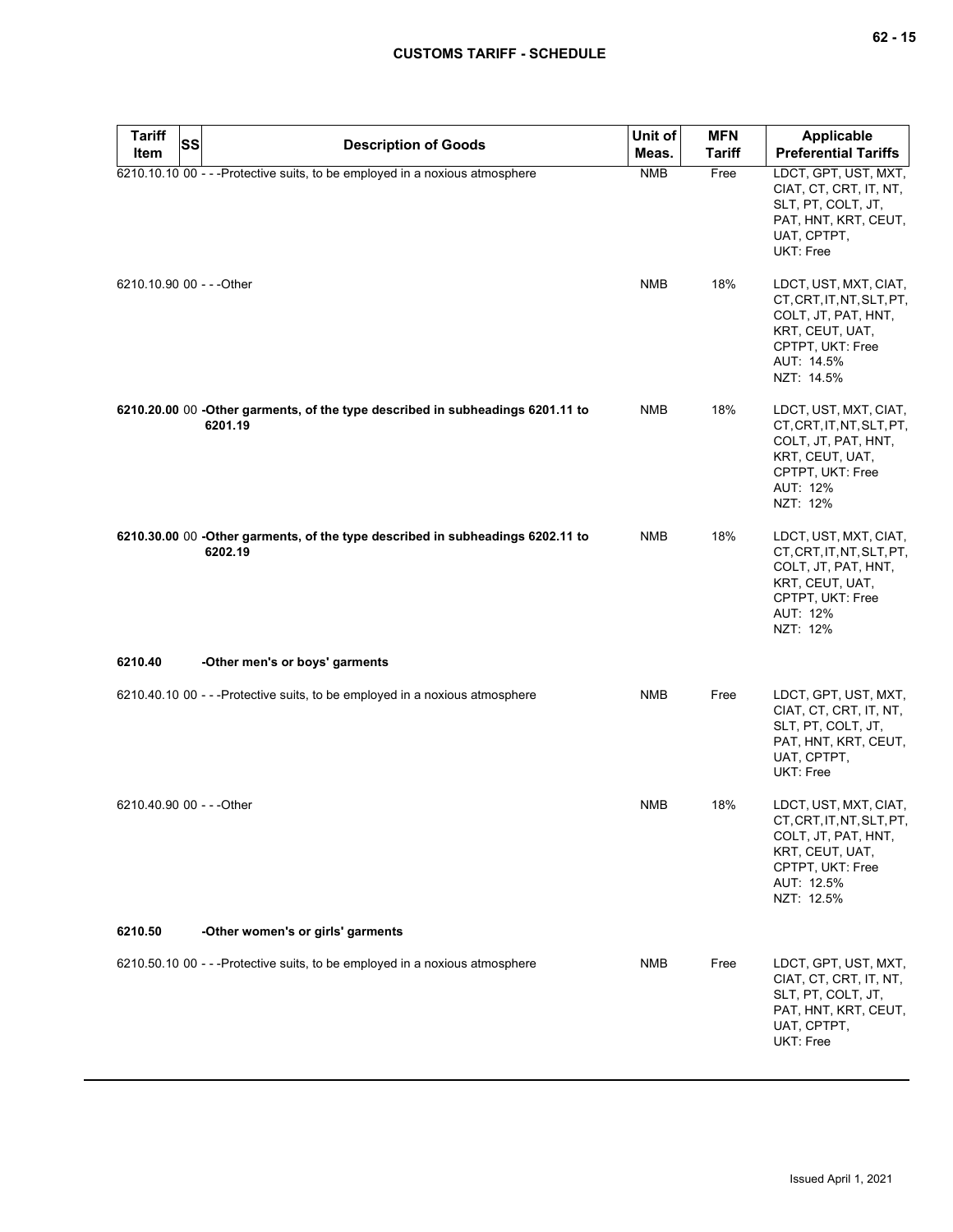| <b>Tariff</b>             | SS | <b>Description of Goods</b>                                                | Unit of    | <b>MFN</b>    | Applicable                                                                                                                                   |
|---------------------------|----|----------------------------------------------------------------------------|------------|---------------|----------------------------------------------------------------------------------------------------------------------------------------------|
| Item                      |    |                                                                            | Meas.      | <b>Tariff</b> | <b>Preferential Tariffs</b>                                                                                                                  |
| 6210.50.90 00 - - - Other |    |                                                                            | <b>NMB</b> | 18%           | LDCT, UST, MXT, CIAT,<br>CT, CRT, IT, NT, SLT, PT,<br>COLT, JT, PAT, HNT,<br>KRT, CEUT, UAT,<br>CPTPT, UKT: Free<br>AUT: 12.5%<br>NZT: 12.5% |
| 62.11                     |    | Track suits, ski suits and swimwear; other garments.                       |            |               |                                                                                                                                              |
|                           |    | -Swimwear:                                                                 |            |               |                                                                                                                                              |
|                           |    | 6211.11.00 00 - - Men's or boys'                                           | <b>NMB</b> | 18%           | LDCT, UST, MXT, CIAT,<br>CT, CRT, IT, NT, SLT, PT,<br>COLT, JT, PAT, HNT,<br>KRT, CEUT, UAT,<br>CPTPT, UKT: Free                             |
| 6211.12                   |    | - - Women's or girls'                                                      |            |               |                                                                                                                                              |
|                           |    | 6211.12.10 00 - - - Specially designed for incorporating breast prostheses | <b>NMB</b> | Free          | LDCT, GPT, UST, MXT,<br>CIAT, CT, CRT, IT, NT,<br>SLT, PT, COLT, JT,<br>PAT, HNT, KRT, CEUT,<br>UAT, CPTPT,<br>UKT: Free                     |
| 6211.12.90 00 - - - Other |    |                                                                            | <b>NMB</b> | 18%           | LDCT, UST, MXT, CIAT,<br>CT, CRT, IT, NT, SLT, PT,<br>COLT, JT, PAT, HNT,<br>KRT, CEUT, UAT,<br>CPTPT, UKT: Free                             |
| 6211.20.00 00 -Ski suits  |    |                                                                            | <b>NMB</b> | 18%           | LDCT, UST, MXT, CIAT,<br>CT, CRT, IT, NT, SLT, PT,<br>COLT, JT, PAT, HNT,<br>KRT, CEUT, UAT,<br>CPTPT, UKT: Free<br>AUT: 11%<br>NZT: 11%     |
|                           |    | -Other garments, men's or boys':                                           |            |               |                                                                                                                                              |
| 6211.32.00                |    | - -Of cotton                                                               |            | 17%           | LDCT, UST, MXT, CIAT,<br>CT, CRT, IT, NT, SLT, PT,<br>COLT, JT, PAT, HNT,<br>KRT, CEUT, UAT,<br>CPTPT, UKT: Free                             |
|                           |    |                                                                            | NMB        |               |                                                                                                                                              |
|                           |    |                                                                            | <b>NMB</b> |               |                                                                                                                                              |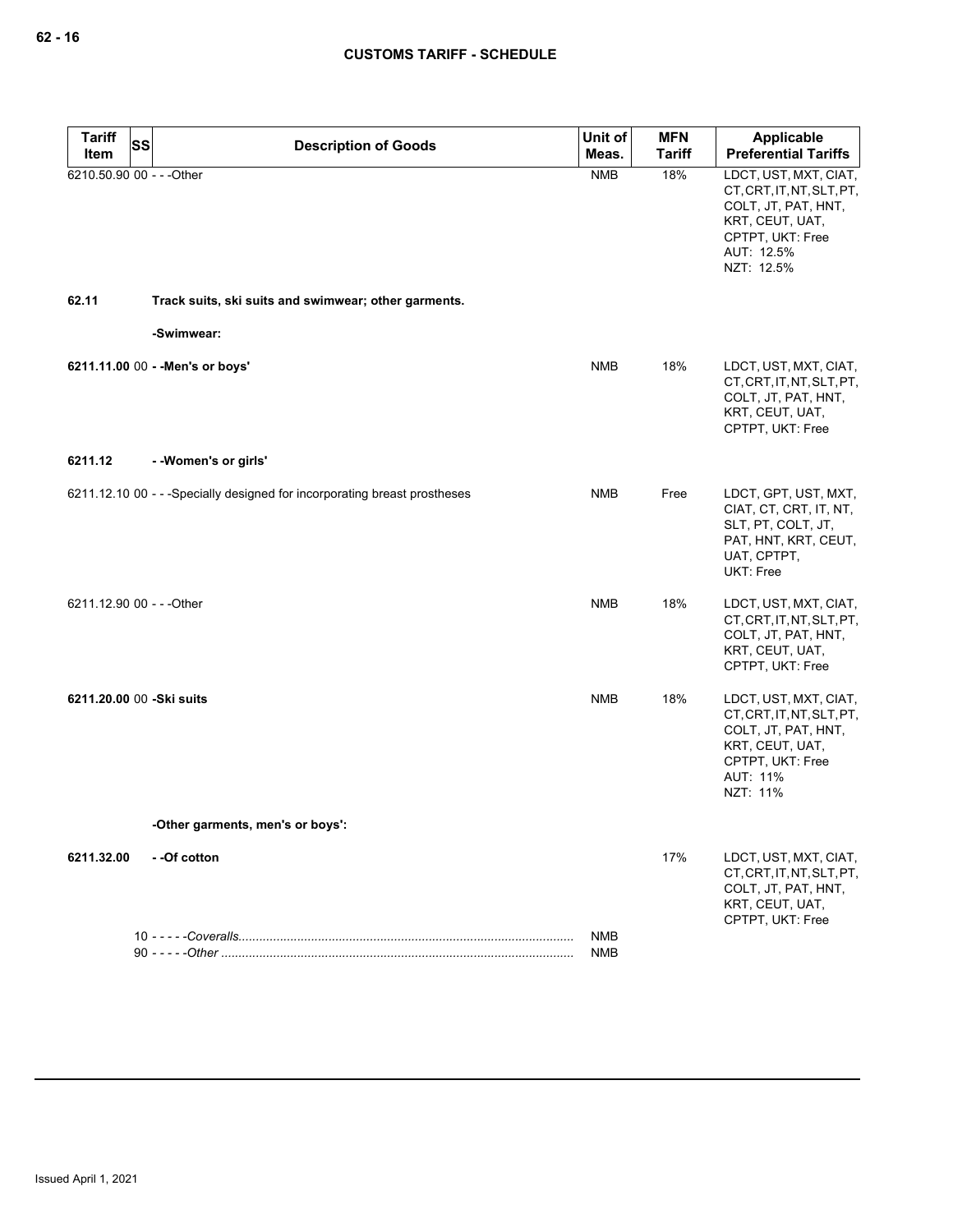| <b>Tariff</b><br>Item     | <b>SS</b><br><b>Description of Goods</b>        | Unit of<br>Meas. | <b>MFN</b><br><b>Tariff</b> | <b>Applicable</b><br><b>Preferential Tariffs</b>                                                                                         |
|---------------------------|-------------------------------------------------|------------------|-----------------------------|------------------------------------------------------------------------------------------------------------------------------------------|
| 6211.33.00                | - - Of man-made fibres                          | <b>NMB</b>       | 18%                         | LDCT, UST, MXT, CIAT,<br>CT, CRT, IT, NT, SLT, PT,<br>COLT, JT, PAT, HNT,<br>KRT, CEUT, UAT,<br>CPTPT, UKT: Free<br>AUT: 11%<br>NZT: 11% |
|                           |                                                 | <b>NMB</b>       |                             |                                                                                                                                          |
| 6211.39                   | - - Of other textile materials                  |                  |                             |                                                                                                                                          |
|                           | 6211.39.10 00 - - - Of wool or fine animal hair | <b>NMB</b>       | 18%                         | LDCT, UST, MXT, CIAT,<br>CT, CRT, IT, NT, SLT, PT,<br>COLT, JT, PAT, HNT,<br>KRT, CEUT, UAT,<br>CPTPT, UKT: Free                         |
| 6211.39.90 00 - - - Other |                                                 | <b>NMB</b>       | 17%                         | LDCT, UST, MXT, CIAT,<br>CT, CRT, IT, NT, SLT, PT,<br>COLT, JT, PAT, HNT,<br>KRT, CEUT, UAT,<br>CPTPT, UKT: Free                         |
|                           | -Other garments, women's or girls':             |                  |                             |                                                                                                                                          |
|                           | 6211.42.00 00 - - Of cotton                     | <b>NMB</b>       | 17%                         | LDCT, UST, MXT, CIAT,<br>CT, CRT, IT, NT, SLT, PT,<br>COLT, JT, PAT, HNT,<br>KRT, CEUT, UAT,<br>CPTPT, UKT: Free                         |
| 6211.43                   | - - Of man-made fibres                          |                  |                             |                                                                                                                                          |
| 6211.43.10 00 - - - Saris |                                                 | <b>NMB</b>       | 6%                          | LDCT, GPT, UST, MXT,<br>CIAT, CT, CRT, IT, NT,<br>SLT, PT, COLT, JT,<br>PAT, HNT, KRT, CEUT,<br>UAT, CPTPT,<br><b>UKT: Free</b>          |
| 6211.43.90 00 - - - Other |                                                 | NMB              | 18%                         | LDCT, UST, MXT, CIAT,<br>CT, CRT, IT, NT, SLT, PT,<br>COLT, JT, PAT, HNT,<br>KRT, CEUT, UAT,<br>CPTPT, UKT: Free<br>AUT: 11%<br>NZT: 11% |
| 6211.49                   | - - Of other textile materials                  |                  |                             |                                                                                                                                          |
| 6211.49.10 00 - - - Saris |                                                 | NMB              | 6%                          | LDCT, GPT, UST, MXT,<br>CIAT, CT, CRT, IT, NT,<br>SLT, PT, COLT, JT,<br>PAT, HNT, KRT, CEUT,<br>UAT, CPTPT,<br>UKT: Free                 |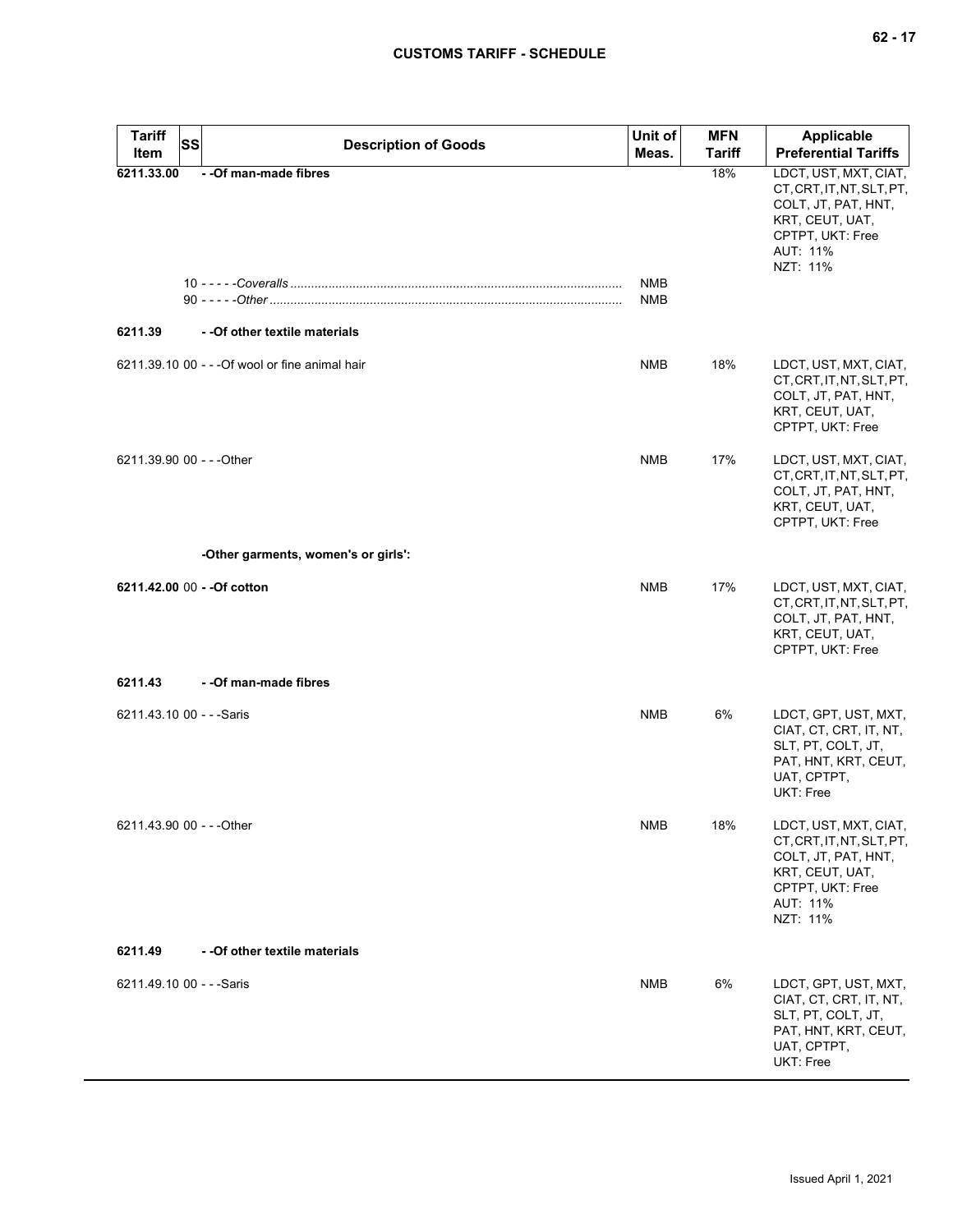| <b>Tariff</b><br>Item       | <b>SS</b> | <b>Description of Goods</b>                                                                                                               | Unit of<br>Meas.                       | <b>MFN</b><br>Tariff | <b>Applicable</b><br><b>Preferential Tariffs</b>                                                                                             |
|-----------------------------|-----------|-------------------------------------------------------------------------------------------------------------------------------------------|----------------------------------------|----------------------|----------------------------------------------------------------------------------------------------------------------------------------------|
|                             |           | $--$ Other:                                                                                                                               |                                        |                      |                                                                                                                                              |
|                             |           | 6211.49.91 00 - - - - Of wool or fine animal hair                                                                                         | <b>NMB</b>                             | 18%                  | LDCT, UST, MXT, CIAT,<br>CT, CRT, IT, NT, SLT, PT,<br>COLT, JT, PAT, HNT,<br>KRT, CEUT, UAT,<br>CPTPT, UKT: Free                             |
| 6211.49.99 00 - - - - Other |           |                                                                                                                                           | <b>NMB</b>                             | 17%                  | LDCT, UST, MXT, CIAT,<br>CT, CRT, IT, NT, SLT, PT,<br>COLT, JT, PAT, HNT,<br>KRT, CEUT, UAT,<br>CPTPT, UKT: Free                             |
| 62.12                       |           | Brassières, girdles, corsets, braces, suspenders, garters and similar<br>articles and parts thereof, whether or not knitted or crocheted. |                                        |                      |                                                                                                                                              |
| 6212.10.00                  |           | -Brassières                                                                                                                               |                                        | 18%                  | LDCT, UST, MXT, CIAT,<br>CT, CRT, IT, NT, SLT, PT,<br>COLT, JT, PAT, HNT,<br>KRT, CEUT, UAT,<br>CPTPT, UKT: Free                             |
|                             |           |                                                                                                                                           | <b>DZN</b><br><b>DZN</b><br><b>DZN</b> |                      |                                                                                                                                              |
|                             |           | 6212.20.00 00 -Girdles and panty-girdles                                                                                                  | <b>DZN</b>                             | 18%                  | LDCT, UST, MXT, CIAT,<br>CT, CRT, IT, NT, SLT, PT,<br>COLT, JT, PAT, HNT,<br>KRT, CEUT, UAT,<br>CPTPT, UKT: Free                             |
| 6212.30.00 00 - Corselettes |           |                                                                                                                                           | <b>DZN</b>                             | 18%                  | LDCT, UST, MXT, CIAT,<br>CT, CRT, IT, NT, SLT, PT,<br>COLT, JT, PAT, HNT,<br>KRT, CEUT, UAT,<br>CPTPT, UKT: Free                             |
| 6212.90.00 00 -Other        |           |                                                                                                                                           | <b>DZN</b>                             | 18%                  | LDCT, UST, MXT, CIAT,<br>CT, CRT, IT, NT, SLT, PT,<br>COLT, JT, PAT, HNT,<br>KRT, CEUT, UAT,<br>CPTPT, UKT: Free<br>AUT: 11.5%<br>NZT: 11.5% |
| 62.13                       |           | Handkerchiefs.                                                                                                                            |                                        |                      |                                                                                                                                              |
| 6213.20.00 00 - Of cotton   |           |                                                                                                                                           | DZN                                    | 9%                   | LDCT, UST, MXT, CIAT,<br>CT, CRT, IT, NT, SLT, PT,<br>COLT, JT, PAT, HNT,<br>KRT, CEUT, UAT,<br>CPTPT, UKT: Free<br>GPT: 8%                  |
| 6213.90                     |           | -Of other textile materials                                                                                                               |                                        |                      |                                                                                                                                              |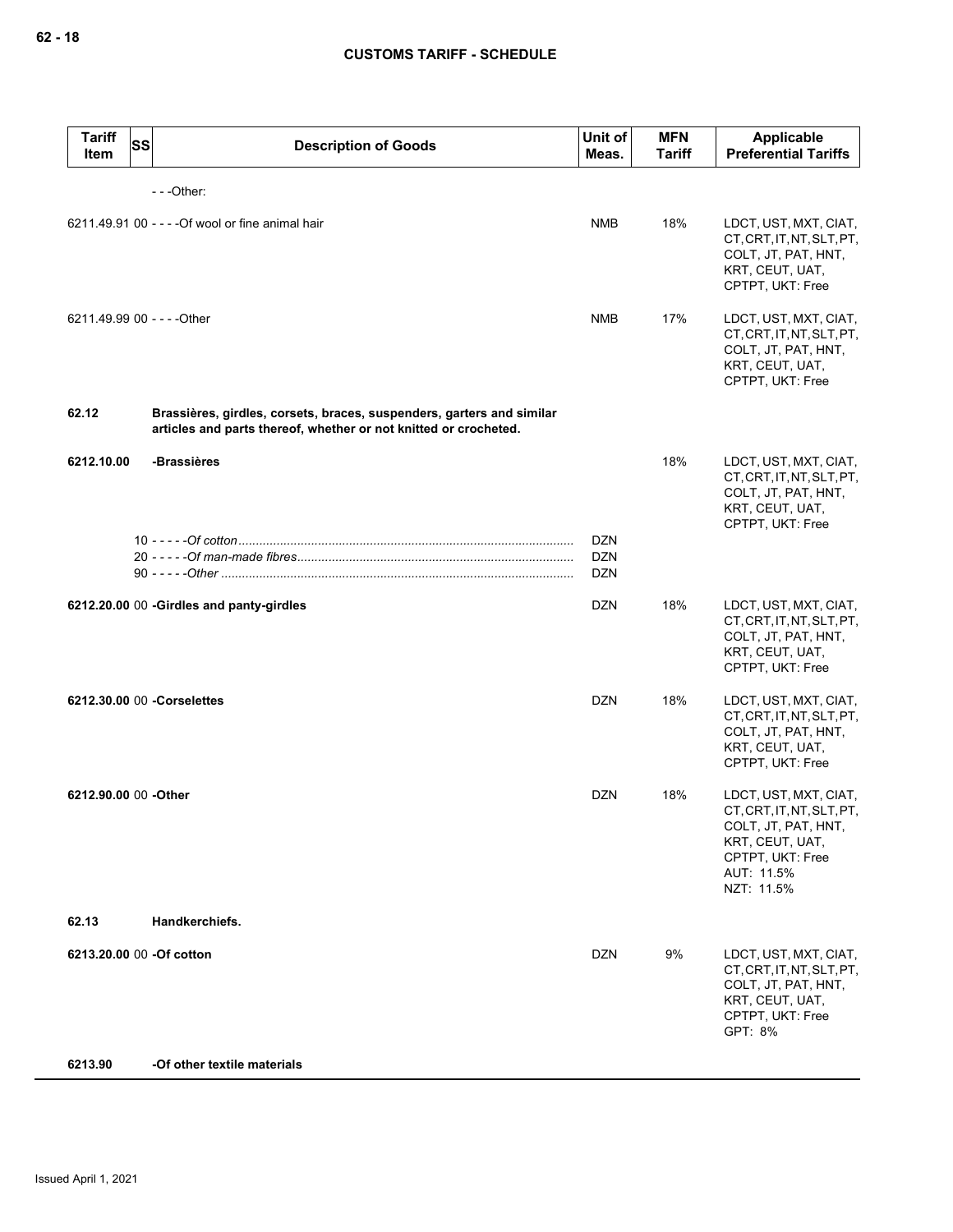| <b>Tariff</b><br>Item     | <b>SS</b> | <b>Description of Goods</b>                               | Unit of<br>Meas. | <b>MFN</b><br><b>Tariff</b> | Applicable<br><b>Preferential Tariffs</b>                                                                                                    |
|---------------------------|-----------|-----------------------------------------------------------|------------------|-----------------------------|----------------------------------------------------------------------------------------------------------------------------------------------|
|                           |           | 6213.90.10 00 - - - Of silk or silk waste                 | <b>DZN</b>       | 9%                          | LDCT, UST, MXT, CIAT,<br>CT, CRT, IT, NT, SLT, PT,<br>COLT, JT, PAT, HNT,<br>KRT, CEUT, UAT,<br>CPTPT, UKT: Free<br>GPT: 8%                  |
| 6213.90.90 00 - - - Other |           |                                                           | <b>DZN</b>       | 13%                         | LDCT, UST, MXT, CIAT,<br>CT, CRT, IT, NT, SLT, PT,<br>COLT, JT, PAT, HNT,<br>KRT, CEUT, UAT,<br>CPTPT, UKT: Free                             |
| 62.14                     |           | Shawls, scarves, mufflers, mantillas, veils and the like. |                  |                             |                                                                                                                                              |
| 6214.10                   |           | -Of silk or silk waste                                    |                  |                             |                                                                                                                                              |
|                           |           | 6214.10.10 00 - - - Prayer shawls                         | <b>NMB</b>       | Free                        | LDCT, GPT, UST, MXT,<br>CIAT, CT, CRT, IT, NT,<br>SLT, PT, COLT, JT,<br>PAT, HNT, KRT, CEUT,<br>UAT, CPTPT,<br>UKT: Free                     |
| 6214.10.90 00 - - - Other |           |                                                           | <b>NMB</b>       | 9%                          | LDCT, UST, MXT, CIAT,<br>CT, CRT, IT, NT, SLT, PT,<br>COLT, JT, PAT, HNT,<br>KRT, CEUT, UAT,<br>CPTPT, UKT: Free<br>GPT: 8%                  |
| 6214.20                   |           | -Of wool or fine animal hair                              |                  |                             |                                                                                                                                              |
|                           |           | 6214.20.10 00 - - - Prayer shawls                         | <b>NMB</b>       | Free                        | LDCT, GPT, UST, MXT,<br>CIAT, CT, CRT, IT, NT,<br>SLT, PT, COLT, JT,<br>PAT, HNT, KRT, CEUT,<br>UAT, CPTPT,<br>UKT: Free                     |
| 6214.20.90 00 - - - Other |           |                                                           | <b>NMB</b>       | 18%                         | LDCT, UST, MXT, CIAT,<br>CT, CRT, IT, NT, SLT, PT,<br>COLT, JT, PAT, HNT,<br>KRT, CEUT, UAT,<br>CPTPT, UKT: Free<br>AUT: 13.5%<br>NZT: 13.5% |
| 6214.30                   |           | -Of synthetic fibres                                      |                  |                             |                                                                                                                                              |
|                           |           | 6214.30.10 00 - - - Prayer shawls                         | <b>NMB</b>       | Free                        | LDCT, GPT, UST, MXT,<br>CIAT, CT, CRT, IT, NT,<br>SLT, PT, COLT, JT,<br>PAT, HNT, KRT, CEUT,<br>UAT, CPTPT,<br>UKT: Free                     |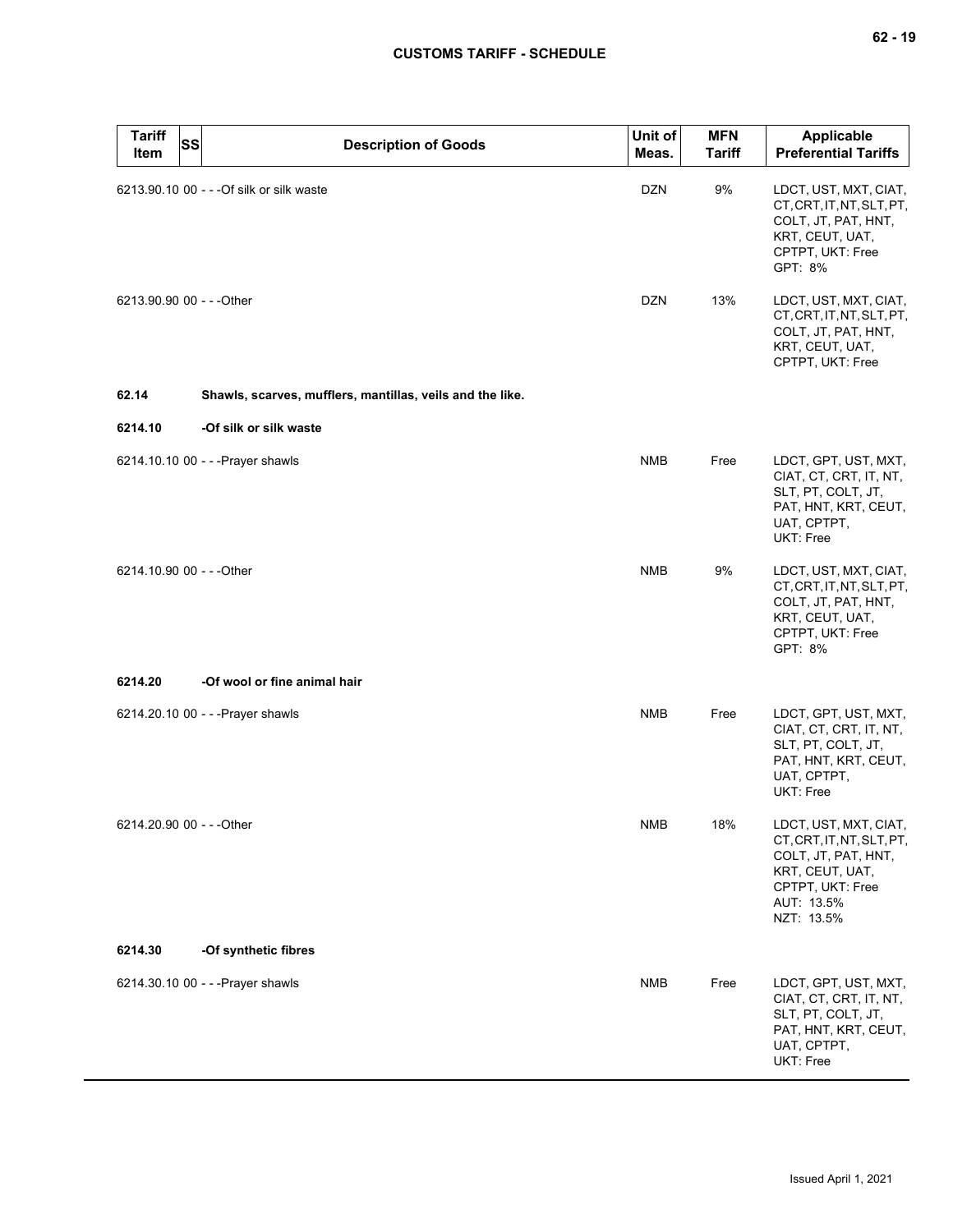| <b>Tariff</b><br><b>SS</b><br>Item | <b>Description of Goods</b>                | Unit of<br>Meas. | <b>MFN</b><br><b>Tariff</b> | Applicable<br><b>Preferential Tariffs</b>                                                                                                    |
|------------------------------------|--------------------------------------------|------------------|-----------------------------|----------------------------------------------------------------------------------------------------------------------------------------------|
| 6214.30.90 00 - - - Other          |                                            | <b>NMB</b>       | 18%                         | LDCT, UST, MXT, CIAT,<br>CT, CRT, IT, NT, SLT, PT,<br>COLT, JT, PAT, HNT,<br>KRT, CEUT, UAT,<br>CPTPT, UKT: Free<br>AUT: 11%<br>NZT: 11%     |
|                                    | 6214.40.00 00 - Of artificial fibres       | <b>NMB</b>       | 18%                         | LDCT, UST, MXT, CIAT,<br>CT.CRT.IT.NT.SLT.PT.<br>COLT, JT, PAT, HNT,<br>KRT, CEUT, UAT,<br>CPTPT, UKT: Free<br>AUT: 12.5%<br>NZT: 12.5%      |
|                                    | 6214.90.00 00 - Of other textile materials | <b>NMB</b>       | 18%                         | LDCT, UST, MXT, CIAT,<br>CT, CRT, IT, NT, SLT, PT,<br>COLT, JT, PAT, HNT,<br>KRT, CEUT, UAT,<br>CPTPT, UKT: Free<br>AUT: 14.5%<br>NZT: 14.5% |
| 62.15                              | Ties, bow ties and cravats.                |                  |                             |                                                                                                                                              |
|                                    | 6215.10.00 00 - Of silk or silk waste      | <b>DZN</b>       | 16%                         | LDCT, UST, MXT, CIAT,<br>CT, CRT, IT, NT, SLT, PT,<br>COLT, JT, PAT, HNT,<br>KRT, CEUT, UAT,<br>CPTPT, UKT: Free<br>GPT: 10%                 |
|                                    | 6215.20.00 00 -Of man-made fibres          | <b>DZN</b>       | 18%                         | LDCT, UST, MXT, CIAT,<br>CT, CRT, IT, NT, SLT, PT,<br>COLT, JT, PAT, HNT,<br>KRT, CEUT, UAT,<br>CPTPT, UKT: Free                             |
|                                    | 6215.90.00 00 -Of other textile materials  | <b>DZN</b>       | 18%                         | LDCT, UST, MXT, CIAT,<br>CT.CRT.IT.NT.SLT.PT.<br>COLT, JT, PAT, HNT,<br>KRT, CEUT, UAT,<br>CPTPT, UKT: Free                                  |
| 6216.00.00                         | Gloves, mittens and mitts.                 |                  | 18%                         | LDCT, UST, MXT, CIAT,<br>CT, CRT, IT, NT, SLT, PT,<br>COLT, JT, PAT, HNT,<br>KRT, CEUT, UAT,<br>CPTPT, UKT: Free<br>GPT: 16.5%               |
|                                    | $--$ - $-$ Other:                          | <b>PAR</b>       |                             |                                                                                                                                              |
|                                    |                                            | <b>PAR</b>       |                             |                                                                                                                                              |
|                                    |                                            | <b>PAR</b>       |                             |                                                                                                                                              |